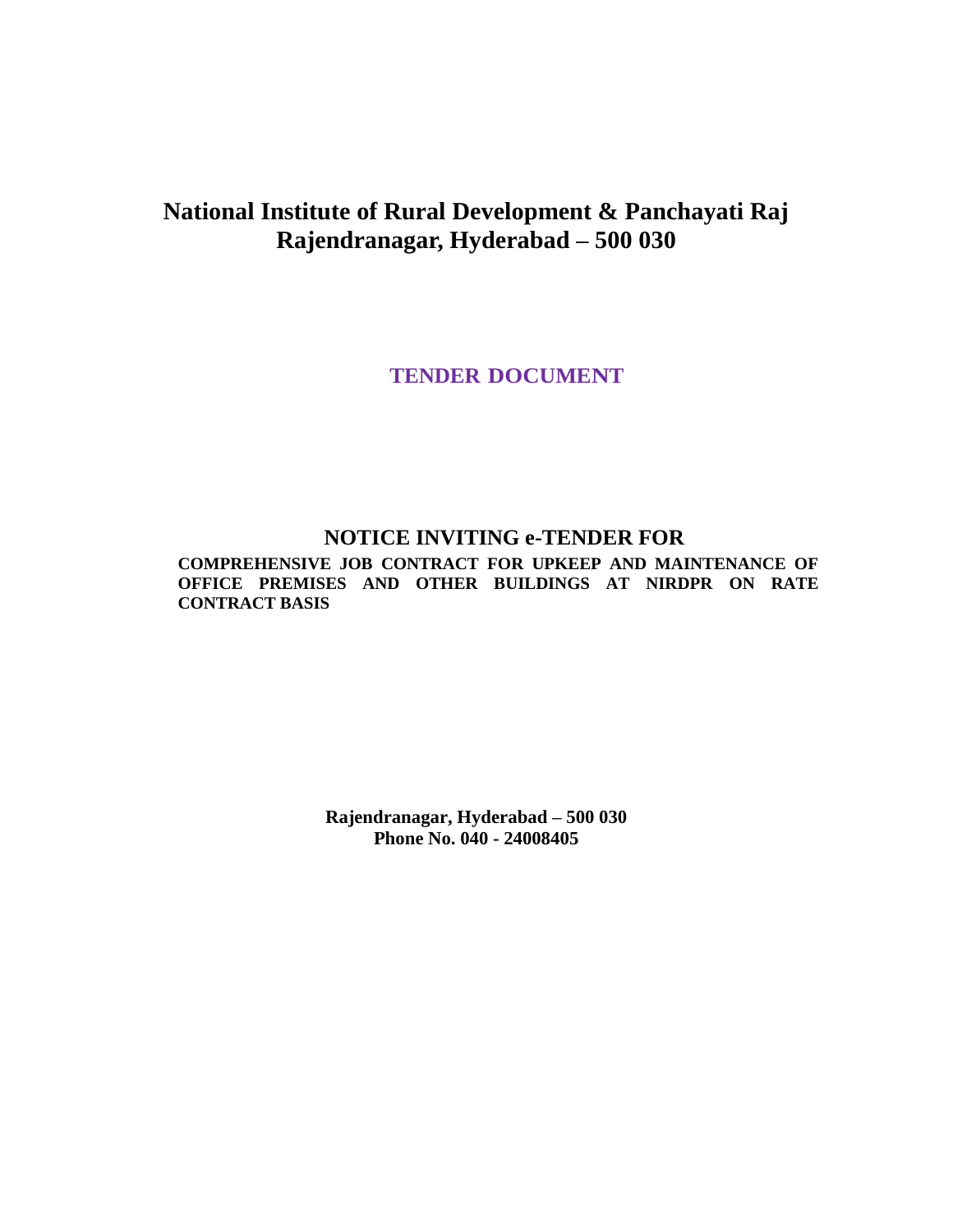# **Index**

| S.No. | <b>Description</b>                             | Page No.     |
|-------|------------------------------------------------|--------------|
| 1.    | <b>Tender Notice</b>                           | $\mathbf{1}$ |
| 2.    | Scope of Work (Annexure $-A$ )                 | $2 - 3$      |
| 3.    | Cleaning materials to be used for the contract | $4 - 5$      |
|       | $(Annexure - B)$                               |              |
| 4.    | Letter of Acceptance of Terms & Conditions     | 6            |
|       | $(Annexure - C)$                               |              |
| 5.    | <b>General Terms and Conditions</b>            | $7 - 13$     |
| 6.    | <b>General Instructions to Bidders</b>         | $14 - 19$    |
| 7.    | Declaration by the Bidder                      | 20           |
| 8.    | Eligibility Criteria for Technical Bid         | 21           |
| 9.    | Format for Technical Bid (Annexure $- I$ )     | $22 - 23$    |
| 10.   | Format for Financial Bid (Annexure - II)       | $24 - 25$    |
| 11.   | Format for Agreement                           | $26 - 31$    |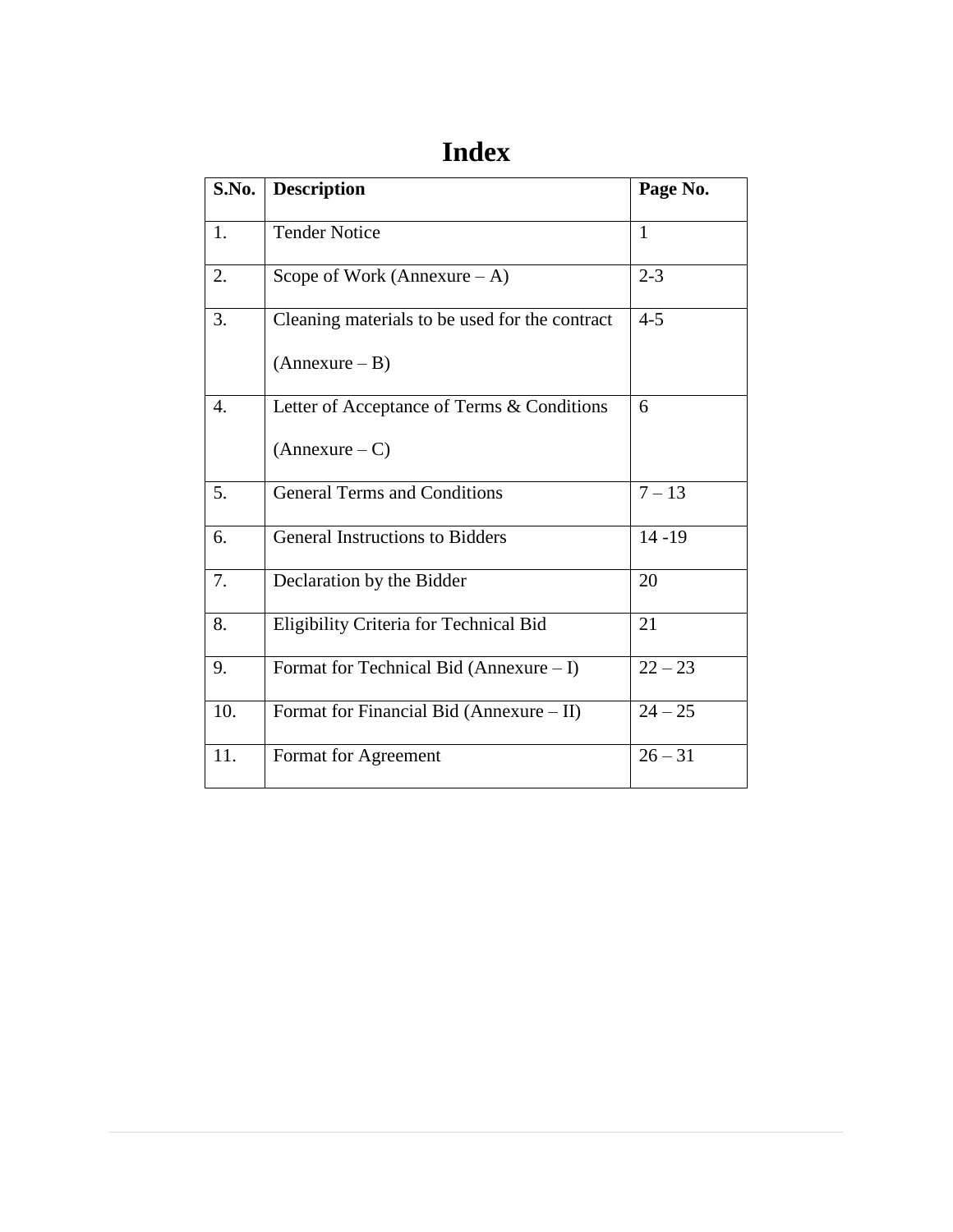

# **NATIONAL INSTITUTE OF RURAL DEVELOPMENT & PANCHAYATI RAJ**

(Ministry of Rural Development, Govt. of India) Rajendranagar, Hyderabad - 500030.

# …

# *NOTICE INVITING e-TENDER FOR HOUSEKEEPING AND MAINTENANCE OF OFFICE BUILDINGS ON RATE CONTRACT BASIS*

On-line bids under two bid system (technical and financial) are invited from reputed service providers for providing housekeeping and maintenance of office buildings on rate contract basis.

The detailed bidding document etc. can be viewed / downloaded from the website: [http://eprocure.gov.in.](http://eprocure.gov.in/) Bidders are required to upload and submit their e-bid on Central Public Procurement Portal only. All amendments, time extension, clarifications, etc., will be uploaded on the website only and will not be published in newspapers. Bidders should regularly visit website to keep themselves updated.

The bidding document can be downloaded from [http://eprocure.gov.in](http://eprocure.gov.in/) from 9.8.2018 and the last date for uploading of bids by the intending bidders is dt 30.8.2018 by 3.00 pm. The bids will be considered complete, only if accompanied by the receipt of DD/Banker's Cheque. Bid should be uploaded on the website [http://eprocure.gov.in](http://eprocure.gov.in/) and simultaneously send the original Demand Draft towards EMD for ₹ 2.50 lakhs (Rupees two lakh fifty thousand only) to the Institute through post/ courier/ in person is 30.8.2018 (on last date of uploading the bid on [http://eprocure.gov.in\)](http://eprocure.gov.in/) by 3.00 pm.

 No. Stores/2017/37 Asst. Registrar (T) Date: 8.8.2018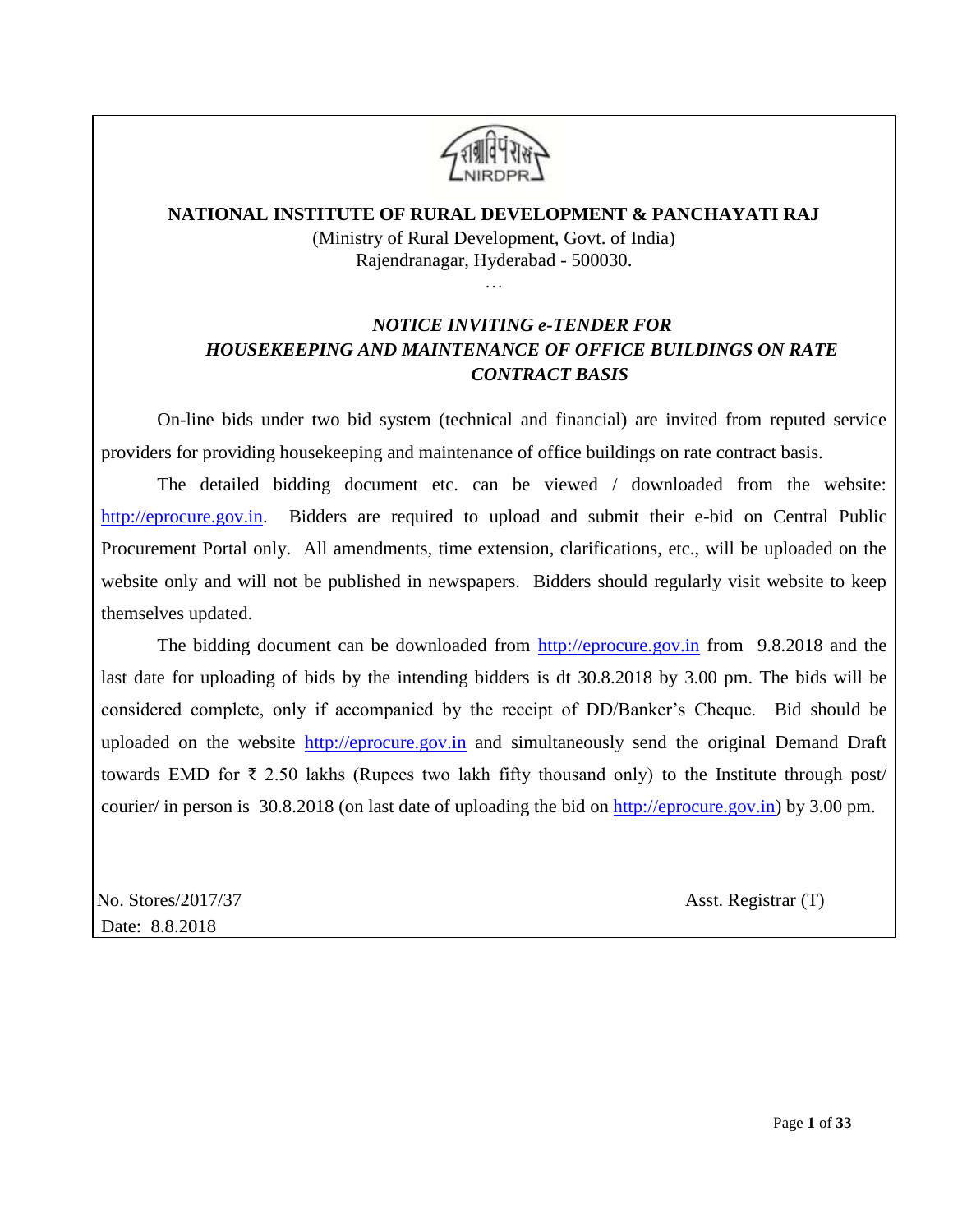## **SCOPE OF WORK**

# **Comprehensive Job Contract For Upkeep and maintenance of office premises and other buildings at NIRDPR**

- 1. The Institute has office buildings (SK Dey Block, Admn. Block, New Admn. & Accounts block, Dr. BR Ambedkar Block, MG Block, DDU-GKY Block, DEC Block, Maintenance Unit, Health Centre) with 225 rooms, 14 conference halls and 62 toilets. The employee of the contractor should attend the work such as cleaning of office rooms, toilets (thrice a day or more as required), corridors, vaccum cleaning, scrubbing of marble floor, cleaning of window glasses, cleaning of roof tops, hit/flit spraying in office rooms.
- 2. The house keeping service in these functional buildings are to be carried out in a systematic way and programming it in consultation with the representative of NIRDPR. Sweeping, dusting, mopping of the general areas and all rooms, toilets (thrice a day or more as required), conference halls should be cleaned every day and complete it before 8:45 AM positively. Every week end special cleaning should be carried out in all areas and inside rooms and halls, spring-cleaning as per requirement.
- 3. Vacuuming the carpets at least once in a month as and when required. Shampooing of carpets in the rooms, lecture halls, library and DG's, DDG's and Registrar and Director (Administration) chambers should be done periodically as required at his own cost.
- 4. The contractor is required to house keep and **maintain office buildings which includes** cleaning of office rooms, toilets, corridors, sweeping of roads, fogging on the campus, hit/flit spraying in office rooms, common area and surrounding areas on turnkey basis. It is expected that the contractor shall provide all necessary services as indicated above on all working days.
- 5. The contractor shall place adequate trained manpower/mechanical instruments for the upkeep and maintenance of office premise & other buildings to the satisfaction of the Institute.
- 6. The contractor shall be responsible to see that following works are attended by his employees (or) ensure to see that the following works are attended **:**
	- a) Keeping the floors, toilets (including the common toilets), etc., in a neat and tidy condition at all times of the day;
	- b) Undertake special and spring cleaning as and when required but not less than once in two months or on eve of special occasions;
	- c) Removing of cobwebs, cleaning of interior and exterior walls, roof top, cleaning of doors and windows, vacuum cleaning of carpets and mopping of floors as and when required but not less than daily/weekly/monthly/quarterly for interior items and roof tops and once in 3 months for exterior walls.
	- d) Cleaning including scrubbing, sweeping, mopping and dusting in all rooms, all interior portions including toilets, bathrooms using standard chemicals/detergents/sanitary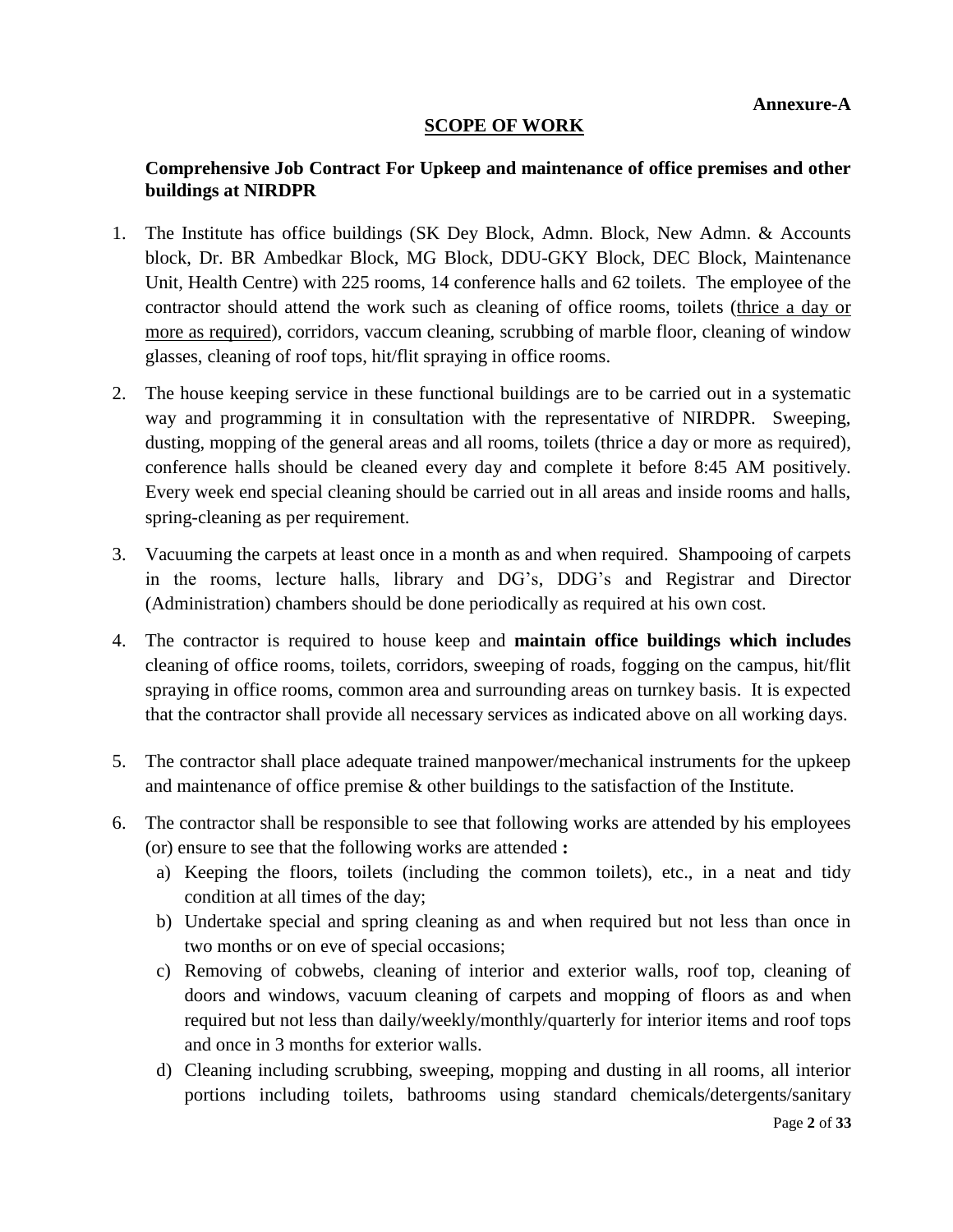items/phenyl etc. which will be approved by the Institute, using equipment like vacuum cleaners, scrubbing machines, etc., his own. Acid should not be used by the contractor for any kind of cleaning in the Institute.

- e) Proper upkeep of all furniture and equipment in the office rooms.
- f) Cleaning of overhead tanks in each office building not less than once a quarter.
- g) The contractor will bear the cost of consumables i.e. moping sticks, ladders, mosquito repellents liquid or mats, detergents, cleaning powders, phenyl, cleaning acid, coco brooms, soft brooms, naphthalene balls, homocol cubes, floor dust clothes, yellow dust clothes, odonil in VIP rooms, Room Spray/hit in VIP rooms etc., for the purpose.
- 7. The supervisor of the contractor should be available round the clock in the premises of the Institute for ensuring proper supervision of maintenance and housekeeping services.
- 8. The contractor shall ensure that the rooms are cleaned and freshened usually in the absence of the faculty/officers/staff under the supervision of the housekeeping supervisor. The workmen attending to the job should, therefore, have the highest standard of honesty and integrity.
- 9. The contractor shall inspect, as a part of the housekeeping and maintenance work, the water supply points, plumbing installations, toilets, electrical light and fan points, tower bolts, locks and keys of the wooden cupboard of the room and also room air conditioners, battery of the wall clock in all office rooms should be changed as and when required. In the event of any defects/damages of any kind of Institute property seen by the worker, same should be reported immediately to the authorized representative of the Institute so that the same can be attended to immediately.
- 10. The contractor shall ensure that pest control in all rooms, toilets (once in a month).
- 11. The contractor shall ensure that the toilet papers, soap, Odonil packets, Napthalene balls are available in every room at all times.
- 12. The contractor shall ensure use of room fresheners in all the office rooms, conference halls as per requirements.
- 13. The contractor shall use the detergents/cleaning powder/chemicals/sanitary items/bath soap/toilet paper..etc, as per the instructions given to him by the authorized representative from time to time and he has to bear the cost thereof.
- 14. The contractor shall ensure that workers recruited by him are well qualified and experienced in their respective works and if need be, the contractor shall arrange for a refresher training to them as per requirement.
- 15. The contractor should ensure that the services of a qualified & experienced Housekeeping Supervisor at NIRDPR is available for supervision of maintenance and upkeeping of rooms / conference halls.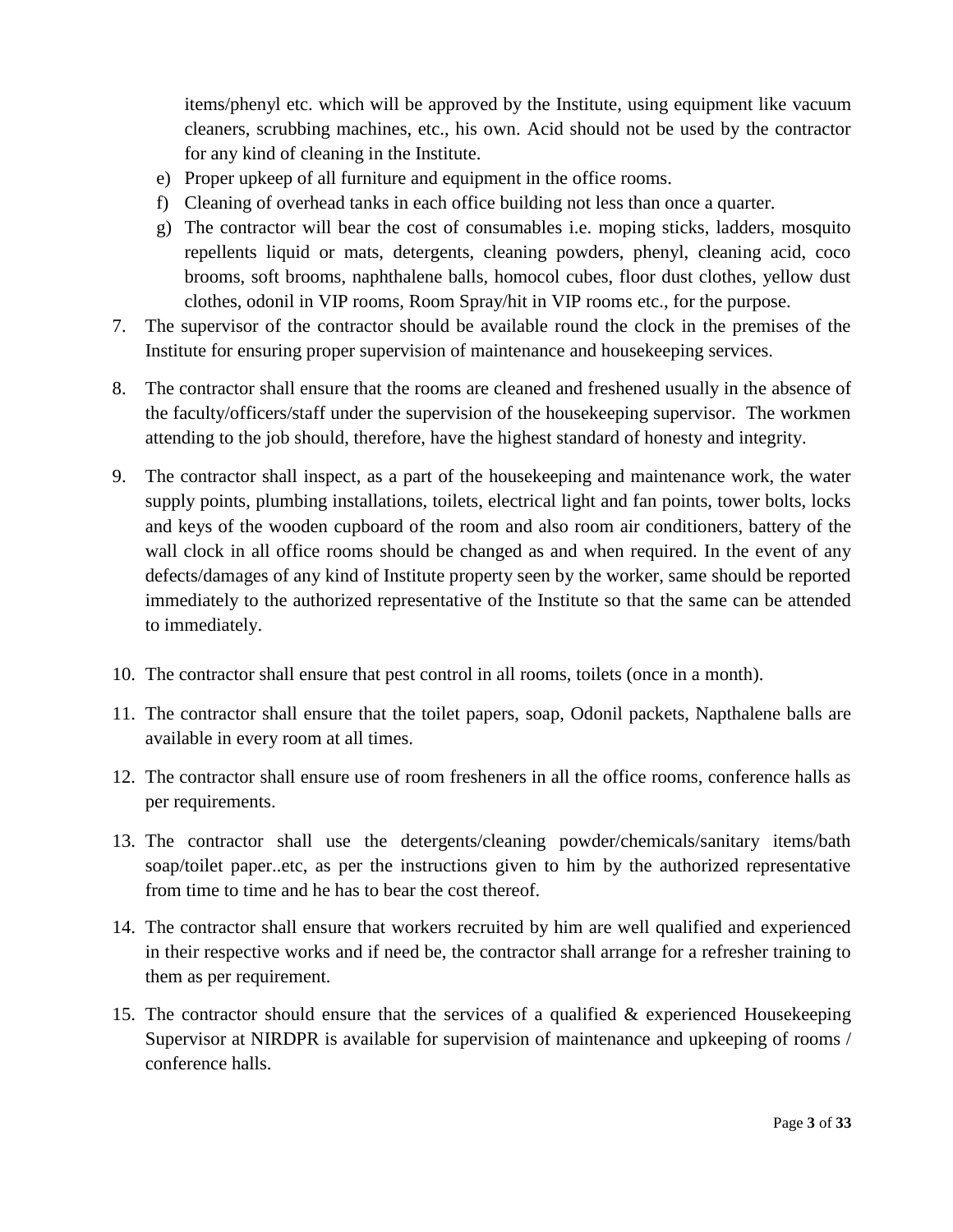# **CLEANING MATERIALS TO BE USED FOR HOUSEKEEPING AT NIRDPR**

| S.  | Particulars of                                    |  |  |
|-----|---------------------------------------------------|--|--|
| No  | <b>Items</b>                                      |  |  |
| 1.  | Checked Cloth.                                    |  |  |
| 2.  | Yellow Cloth.                                     |  |  |
| 3.  | Gada Cloth (floor cleaning cloth)                 |  |  |
| 4.  | Coconut broom.                                    |  |  |
| 5.  | Grass/Soft broom.                                 |  |  |
| 6.  | Bleaching Powder.                                 |  |  |
| 7.  | Floor cleaner.                                    |  |  |
| 8.  | Naphthalene Balls.                                |  |  |
| 9.  | Nylon Scrubber.                                   |  |  |
| 10. | Scented Phenyl (Compound) (First Quality).        |  |  |
| 11. | Dust Pan (Plastic).                               |  |  |
| 12. | Scent sandal (25 ml bottle).                      |  |  |
| 13. | Jasmine 74 scent 5ml JRT or equivalent.           |  |  |
| 14. | Plastic bucket (7 ltrs.) (Polyset or equivalent). |  |  |
| 15. | Plastic mug (1 ltr.) (polyset or equivalent).     |  |  |
| 16. | Plastic bucket (20 litres) Polyset or equivalent. |  |  |
| 17. | Air Pump-Rubber.                                  |  |  |
| 18. | Cobweb removing Stick.                            |  |  |
| 19. | Urinal cake.                                      |  |  |
| 20. |                                                   |  |  |
|     | Rat Trap 9"x 4.5"                                 |  |  |
| 21. | String Mob with wooden stick.                     |  |  |
| 22. | Toilet cleaning brush shaped like a hockey stick  |  |  |
| 23. | Room Spray of a standard quality                  |  |  |
| 24. | Room freshener for toilets                        |  |  |
| 25. | Liquid Soap Oil - floor wash (Arrow).             |  |  |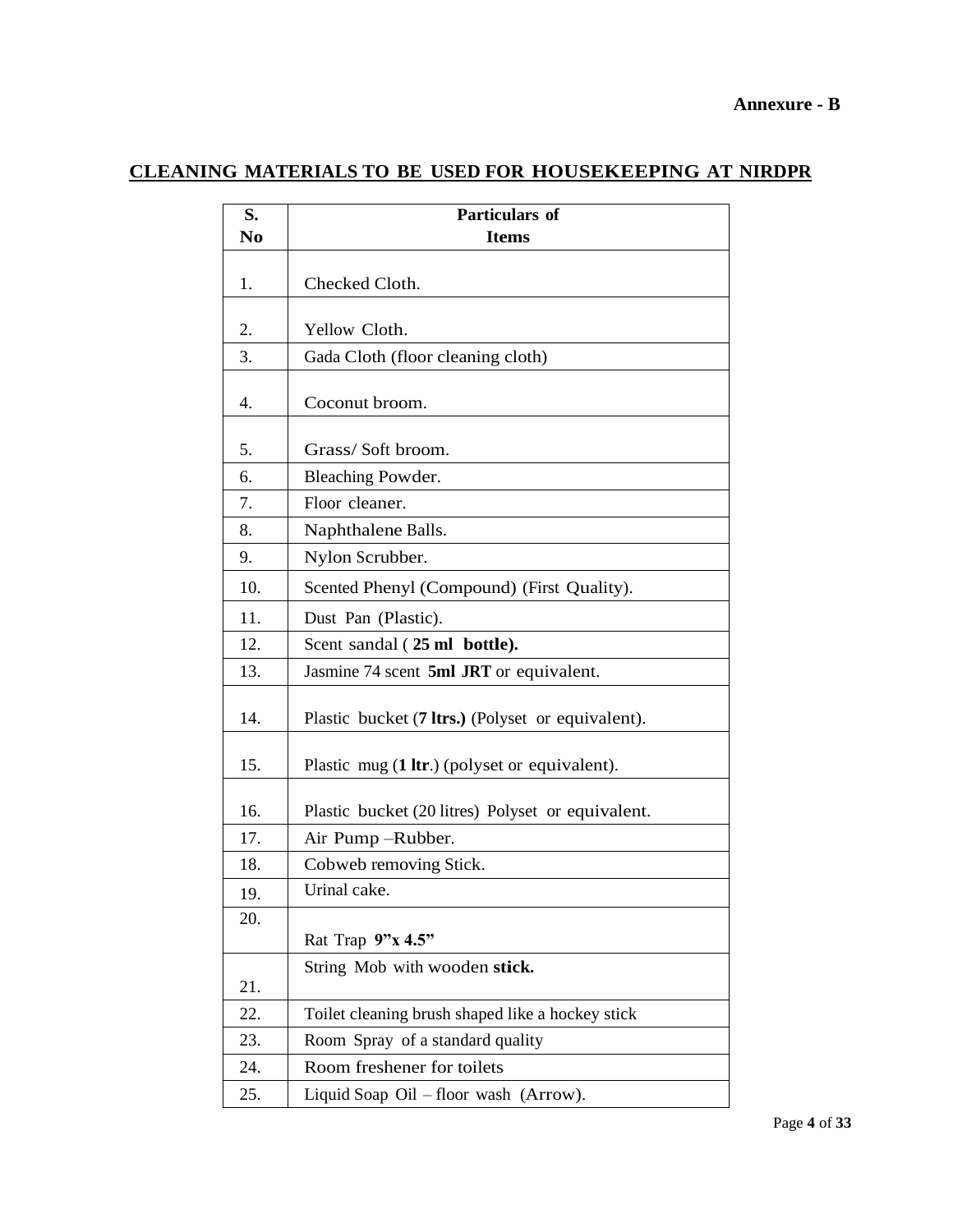| 26. | Liquid soap Hand Wash $-$ Fem or $\angle$ Liqso. |
|-----|--------------------------------------------------|
| 27. | Brasso Polish.                                   |
| 28. | Hit spray $(320 \text{ ml})$ [Red].              |
| 29. | Colin Glass Cleaner.                             |
| 30. | Wiper (floor cleaner) Mr. clean big with handle. |
| 31. | Hand Gloves (Rubber).                            |
| 32. | Dettol Hand Wash.                                |
| 33. | Glass Wiper.                                     |
| 34. | Garbage dustbin disposable bag (Black).          |

**All the cleaning items will be approved by the Institute authorities. These cleaning materials to be used by the contractor are subject to change by the Authorised Representative of the Institute from time to time.**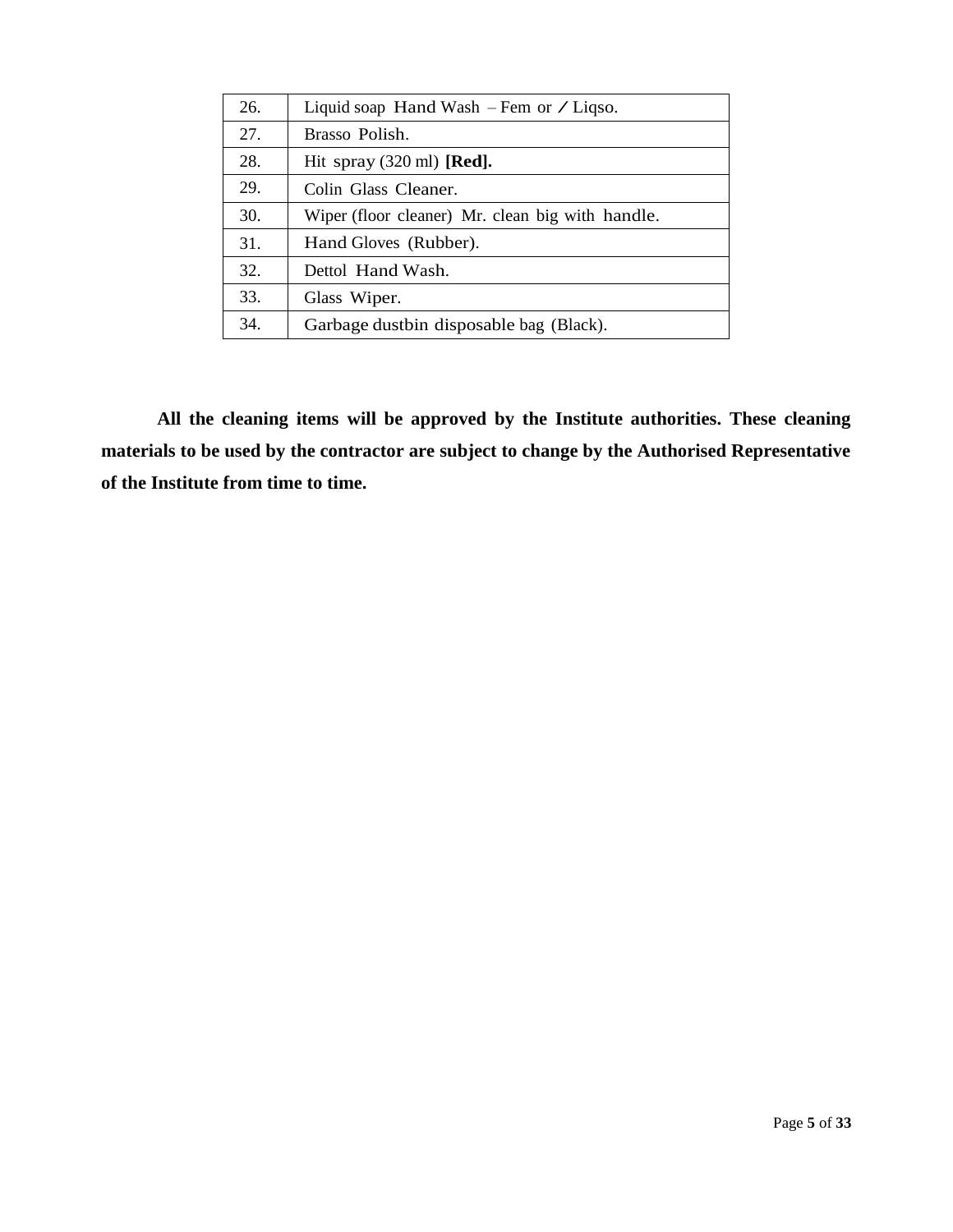## **ANNEXURE-C**

# **LETTER OF ACCEPTANCE OF TERMS AND CONDITIONS**

(To be given on Company's Letter Head)

Date:

To

The Asst. Registrar (T) National Institute of Rural Development & Panchayati Raj Rajendranagar Hyderabad - 500 030

# **Subject: Tender Notification for providing Comprehensive Job Contract For Upkeep and maintenance of office premises and other buildings at NIRDPR**

# **Reference: Tender Notification No. Stores/2017/37.**

Dear Sir,

1. I/We have downloaded/ obtained the tender document(s) for the above mentioned 'Tender/Work' from the web site(s) [https://eprocure.gov.in.](https://eprocure.gov.in/) as per your advertisement given in the above mentioned website(s).

2. I/We have read the entire terms and conditions of the tender document (including all annexure) which form part of the tender document and I/we hereby undertake that I/we shall abide by the terms and conditions including all clauses contained therein.

3. The corrigendum/ corrigenda issued from time to time by the NIRD&PR, Hyderabad too have also been taken into consideration while submitting this acceptance letter.

4. I/We hereby unconditionally accept the tender conditions of above mentioned tender document/ corrigendum in its entirety.

5. In case of any provision of this tender being found violated by me/ us, the NIRD&PR, Hyderabad shall, without prejudice to any other right or remedy, be at liberty to reject this tender/ bid including the forfeiture of the Bid Security/ Earnest Money Deposit in full.

Yours faithfully,

## **Signature of the Bidder with Official Seal**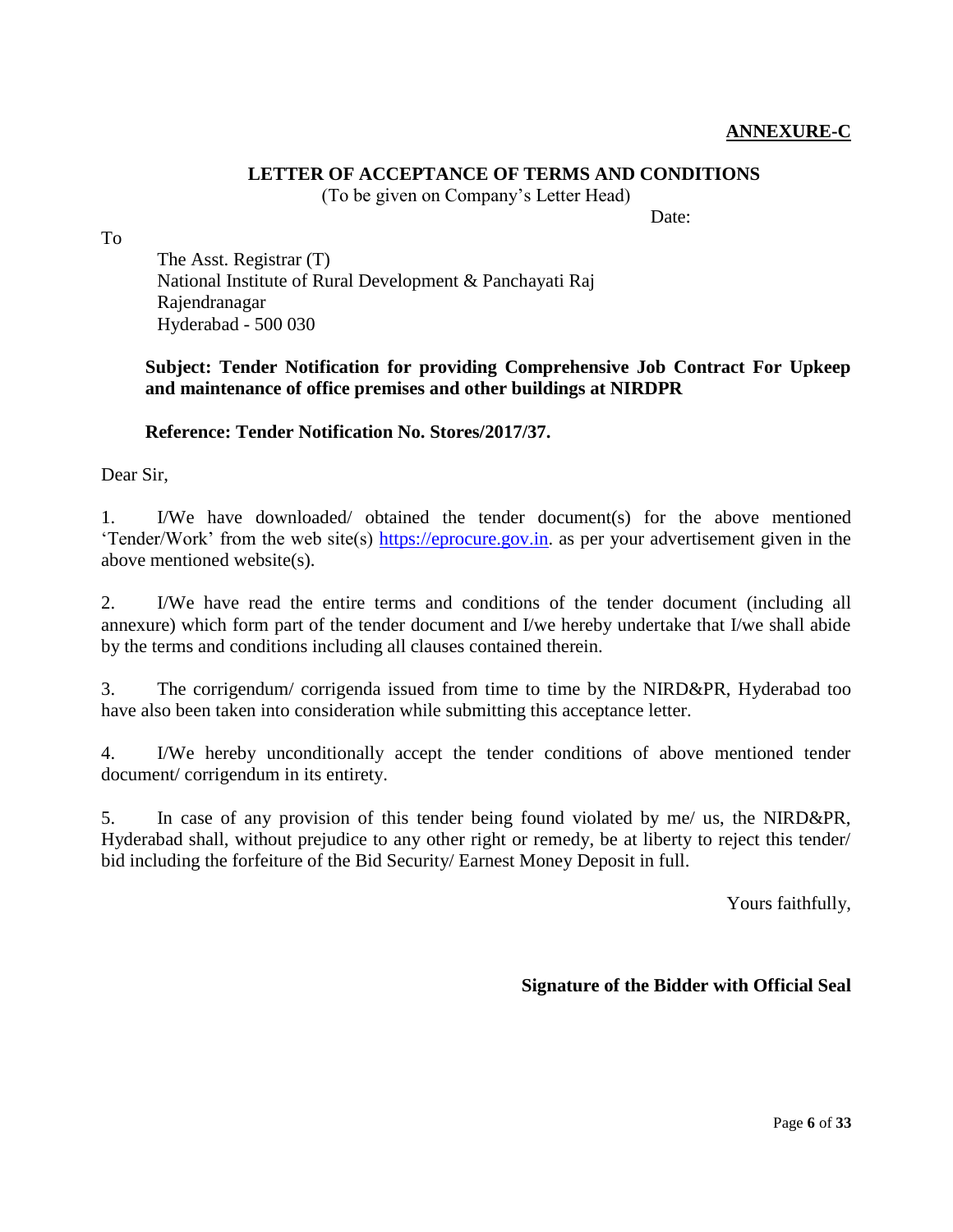

**NATIONAL INSTITUTE OF RURAL DEVELOPMENT& PANCHAYATI RAJ** (Ministry of Rural Development, Govt. of India) Rajendranagar, Hyderabad - 500030.

## **NOTICE INVITING e-TENDER FOR COMPREHENSIVE JOB CONTRACT FOR UPKEEP AND MAINTENANCE OF OFFICE PREMISES, OTHER BUILDINGS AT NIRDPR, HYDERABAD**

# **1. GENERAL TERMS AND CONDITIONS**

- 1. Online bids under Two Bid System (Technical Bid and Price Bid) are invited from registered and experienced contractors who have executed similar works satisfactorily during the last **three years** either in NIRDPR or in Government Departments/ Public Sectors Undertakings/ reputed private organizations with annual values of single contract of **Rs. 40.00 lakhs ( 80% of EV)** or two works of annual value of **Rs. 25.00 lakhs each ( 50% of EV)** or three works of annual value of **Rs.20.00 lakhs each (40% of EV)** during last three years and must have at least one running contract of similar nature of annual value of **Rs. 50.00 lakhs** each in major institutions like Scheduled Banks/ Insurance Companies/ Central or State Government Departments/ Public Sector Undertakings/Large Industrial/Educational Campuses/ reputed private organizations.
- 2. The prospective bidders may satisfy themselves about the requirements by visiting the NIRDPR, Rajendranagar, Hyderabad – 500 030 on any working day (Monday to Friday) between 10.00 am to 4.00 pm before submitting their tender.
- 3. Tender shall remain valid for 90 days from the date of downloading for the purpose of acceptance and award of work. Validity beyond 90 days from the date of downloading of the tender can be by the Institute.
- 4. An EMD of Rs. 2.50 lakhs /- (Rupees two lakh fifty thousand) only in the form of Demand Draft or Banker's Cheque issued by Nationalised / Commercial bank drawn in favour of "NIRDPR" payable at Hyderabad should be uploaded in Technical Bid. Tenders without EMD shall be rejected summarily. **NSIC Certificate** for **EMD** amount **exemption** will also be accepted (as per GFR  $170 \t@ 5\%$  of the estimated tender value of Rs.  $50.00$  lakhs).
- 5. On award of the contract, contractor will be required to deposit an amount equivalent to 10% of the annual value of contract (adjusting the EMD) as **Performance Security Deposit** in the form of Bank Guarantee/ Demand Draft in favour of Director General, NIRDPR, payable at Hyderabad against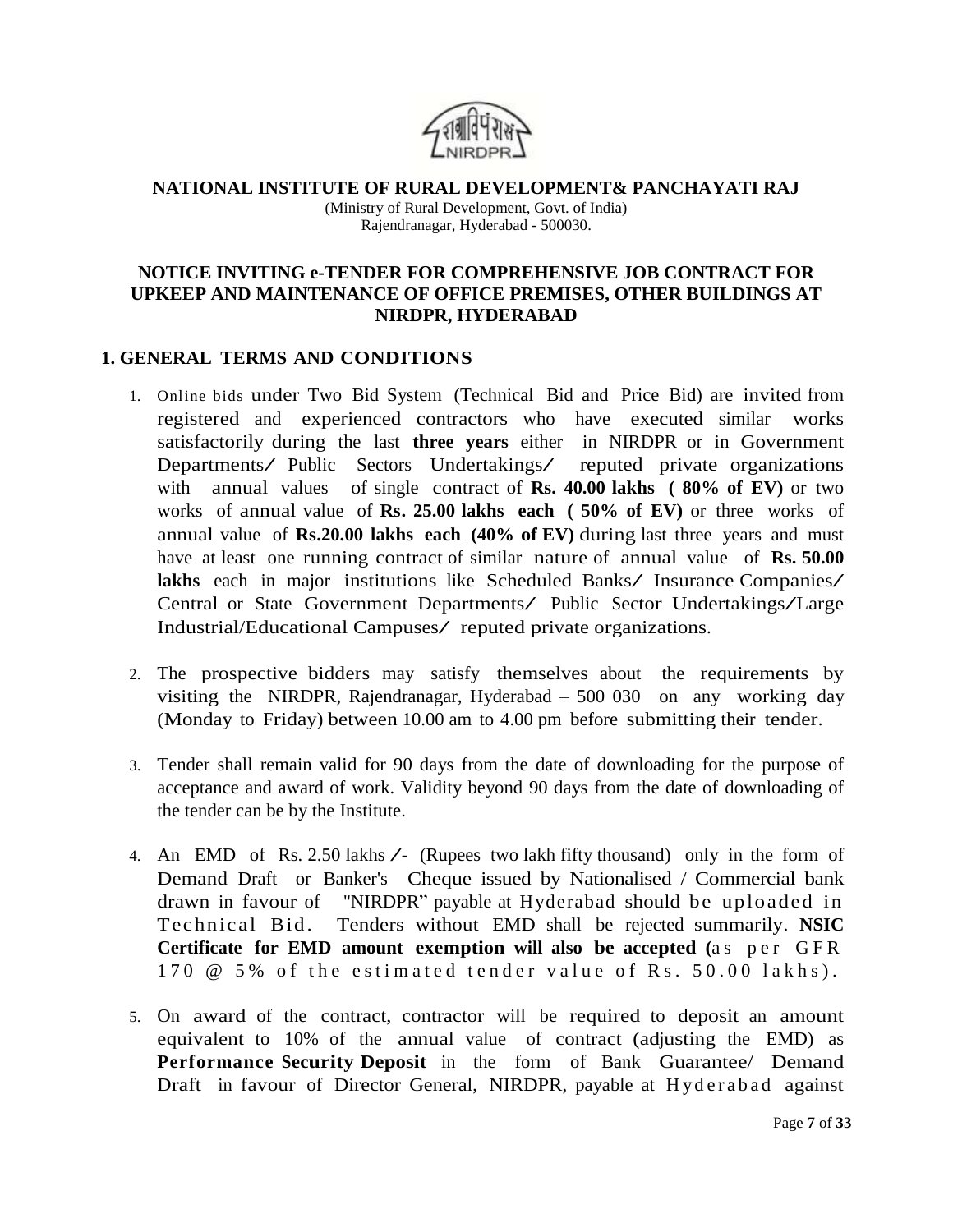loss/damage/unpaid wages, EPF/ESI subscription, etc., to employees of the contractor and for penalties for deficiency in service levied by NIRDPR, H y d e r a b a d . Validity of the security deposit must be at least for six months beyond the tenure of the contract. No interest whatsoever shall be paid by the Institute on the performance security deposit submitted by the contractor.

- 6. The contractor will have to execute an **agreement** on a non-judicial stamp paper worth of Rs.100/- (Rupees One Hundred only) **in the prescribed format enclosed** to abide by the terms and conditions of the contract and within the time stipulated in the work order by the Director General, NIRDPR **before the commencement of the work.**
- 7. EMD will be liable to be forfeited, if the Contractor selected for the work fails to sign the formal agreement or fails to start the work on the date stipulated in the work order. The contractor is expected to execute the required agreement, pay the security deposit and commence the work within five working days of issue of work order or as intimated by NIRDPR.
- 8. The security deposit will be refundable on expiry/termination of the contract period subject to payment of all dues including bonus etc. to the workers by the contractor. Any loss/damage caused to NIRDPR, Hyderabad property during the currency of agreement would be recovered from the amount of security deposit.
- 9. Period of contract is for **ONE YEAR** [Initially for a period of one year, extendable for one more year on mutually agreeable to both parties].
- 10. The contractor shall have to obtain necessary license under the Contract Labour (Regulation & Abolition) Act, 1970 issued by the competent authority. The contractor should possess all other registrations and maintain all records necessary under Contract Labour Act.
- 11. The contractor should have EPF, ESI and GST Registration/Code numbers and enclose proof of the same duly indicating the PAN for Income Tax purpose.
- 12. The Contractor shall be responsible for fulfilling all his obligations towards the persons deployed under various Laws, namely,
	- (i) Minimum Wages Act,
	- (ii) Contract Labour (Regulation & Abolition) Act, 1970.
	- (iii) Bonus Act
	- (iv) Shops and Establishment Act
	- (v) Maternity Benefit Act.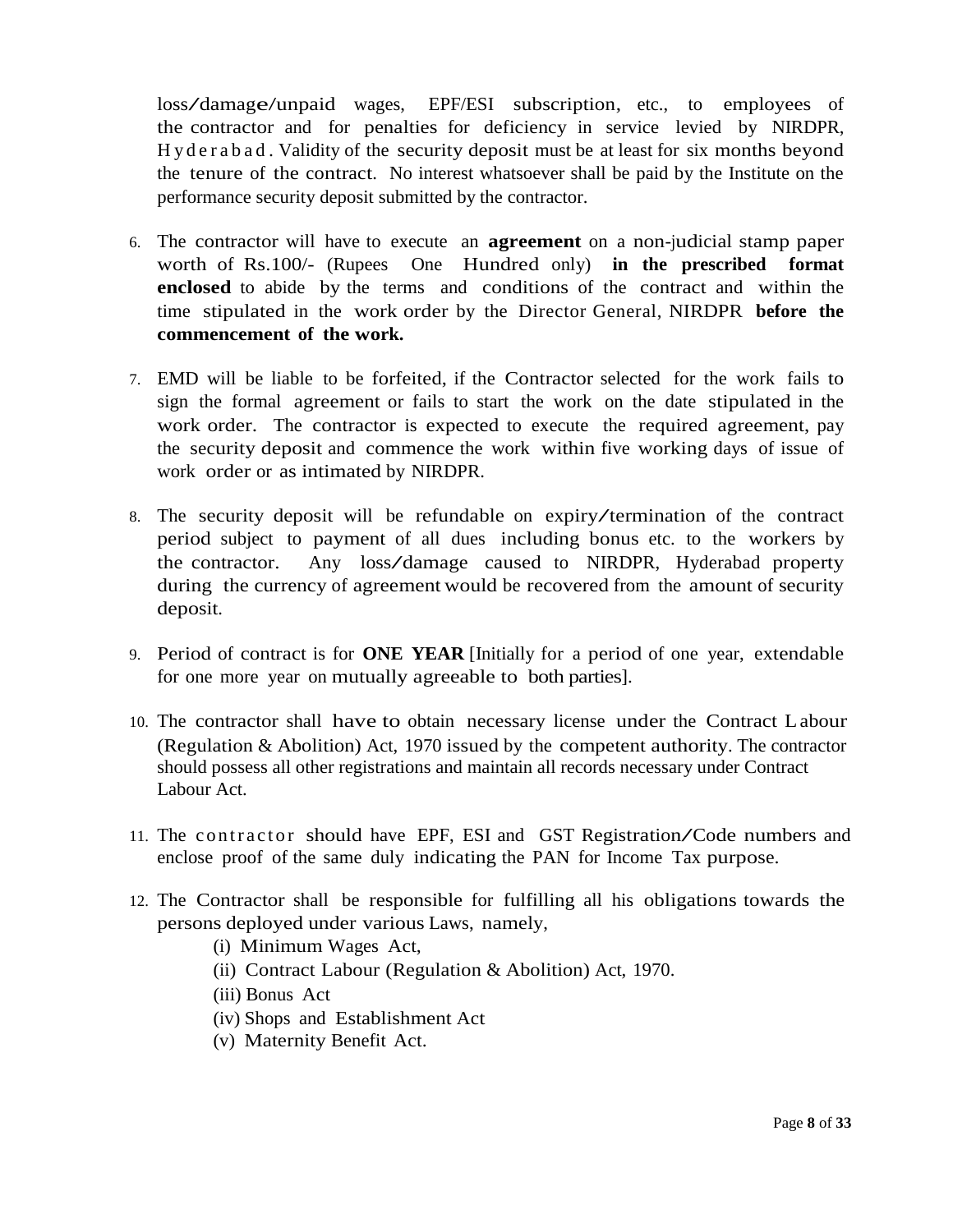- 13. The workers deployed by the Contractor shall be the employees of the Contractor and in no case shall a relationship of employee and employer between the said persons and the NIRDPR accrue implicitly or explicitly.
- 14. The workers to be deployed shall possess good health. No person below 18 years of age shall be deployed. They should be well disciplined, polite with good behavior. The workers should be most reliable, trust worthy, alert and efficient. They should wear prescribed uniform while on duty, which shall be supplied by the contractor. The contractor shall have to arrange for health check up for the deployed workers every six months.
- 15. The contractor shall provide good quality uniforms including working shoes/chappals to his workers as approved by the authority (for both Men and Women) while on duty. The colour of the uniform for skilled worker (Supervisor) will be different from other workers. Sufficient number of uniforms will have to be provided so that the worker is always in neat and tidy uniform.
- 16. The Contractor shall communicate to the NIRDPR the name, parentage, residential address, age, etc of each of the worker deployed by him with a Passport size photograph affixed against the name of each person of each person with due verification of background.
- 17. For the purpose of proper identification of the workers of the Contractor, contractor will issue identity cards  $\diagup$  identification documents and the said worker shall be duty bound to display them at the time of duty.
- 18. The Director General, NIRDPR or any officer authorized by him shall be at liberty to carry out surprise checks on the workers so deployed by the Contractor in order to ensure that required number of workers are deployed and that they are doing their duties perfectly.
- 19. The workers of the Contractor shall be subjected to the security checks and restrictions of the NIRDPR. No worker deployed by the contractor should smoke, chew pan / Gutka or consume Liquor or be found in an inebriated state within the Campus. Non-compliance may lead to suitable penalty/termination of contract.
- 20. The Contractor shall provide minimum manpower as quoted in Technical bid, failing which penalty will be deducted from the bill proportionately.
- 21. The contractor shall on demand furnish wage register & copies of challans of EPF/ESI remitted in respect of workers engaged for NIRDPR for verification. The contractor shall on demand furnish GST challan for verification.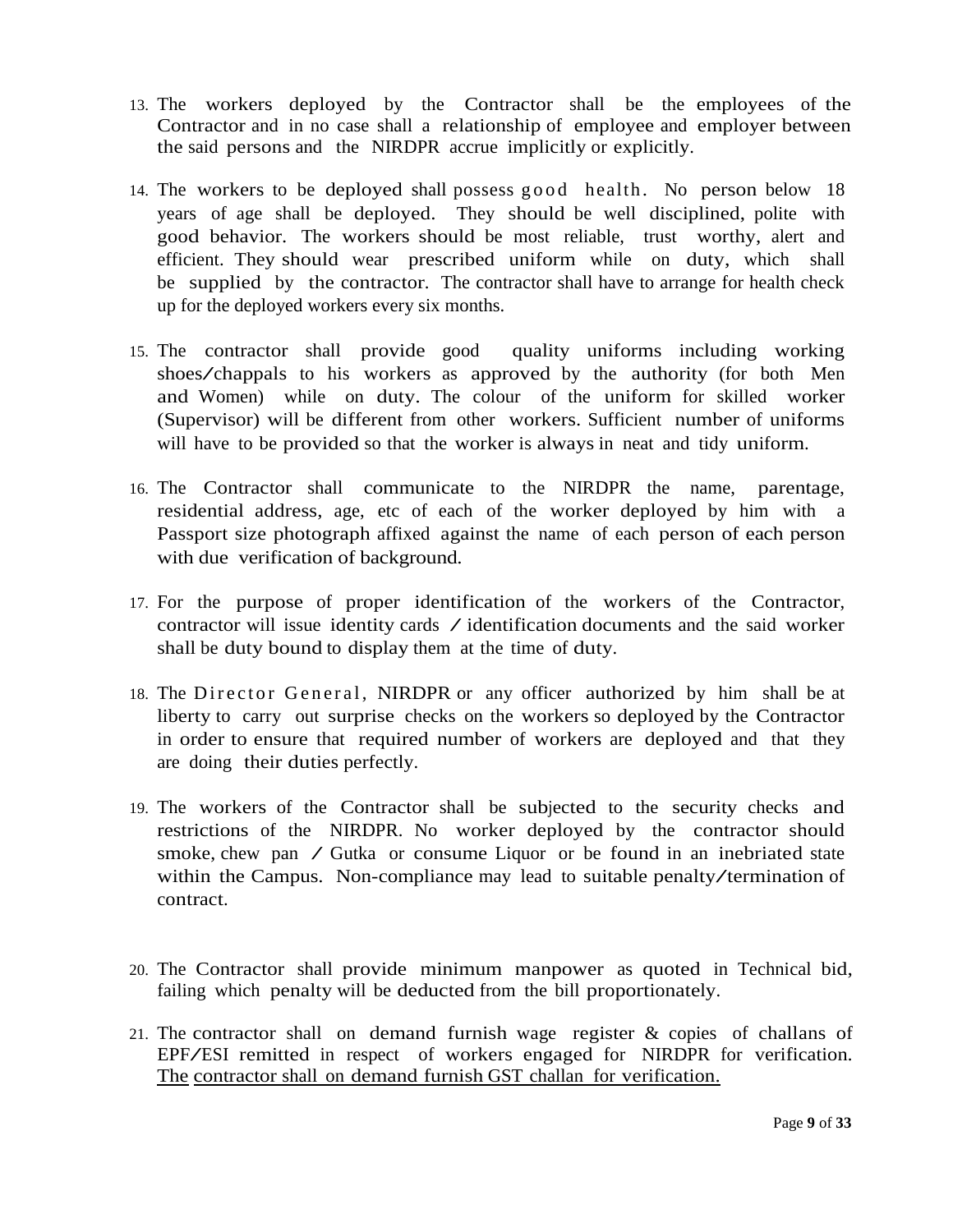#### **22. Penalty Clause**

- i) The contractor will be liable for penalty for deficiency in quality of service, e.g., leaving cleaning areas/premises (as mentioned in Scope of Work) unattended and unclean, failing to maintain hygiene and sanitation in upkeep and maintenance services, or loss/theft of any article due to negligence of his staff/workers, etc. The monthly bill raised by the contractor will be proportionately restricted in such cases. In case of deficiency or delay in providing the upkeep and maintenance services by the contractor, and in case if the Institute on its own provides material or manpower to run the up keeping and maintenance service satisfactorily, the cost of such material/manpower will be recovered from monthly bill of the contractor.
- **ii)** All the staff deployed by the contractor should be in proper uniform while on duty. The contractor should supply the uniform with colour specifications and pattern approved by the NIRD&PR, to the workers at his cost. It should be noted by the contractor that in case, any of the worker deployed by the contractor are found to be on duty without the uniform, a penalty of Rs.50/- per worker per day will be imposed on the contractor and the bill would be proportionately restricted.
- iii) If there is any variation in the quality of material used as against the branded items specified from time to time by the NIRDPR authorities, suitable penalty as decided and determined by NIRD&PR will be levied in the monthly bill.

#### **23. Payment Conditions:**

- a) The contractor shall pay the wages to its employees on or before  $5<sup>th</sup>$  of every month and submit the monthly bills (in printed forms) duly signed and pre-receipted for payment, in duplicate, after satisfactory completion of the work and payment to the workers.
- (b) The office will deduct income tax and other statutory levies as applicable from time to time from the bills of the contractor.
- (c) In case, any lapse in the work is noticed, it will result in penal deduction from the bills / security deposit of the contractor at 10% of the monthly bill value or higher value whichever is more as decided by the Director General, NIRDPR.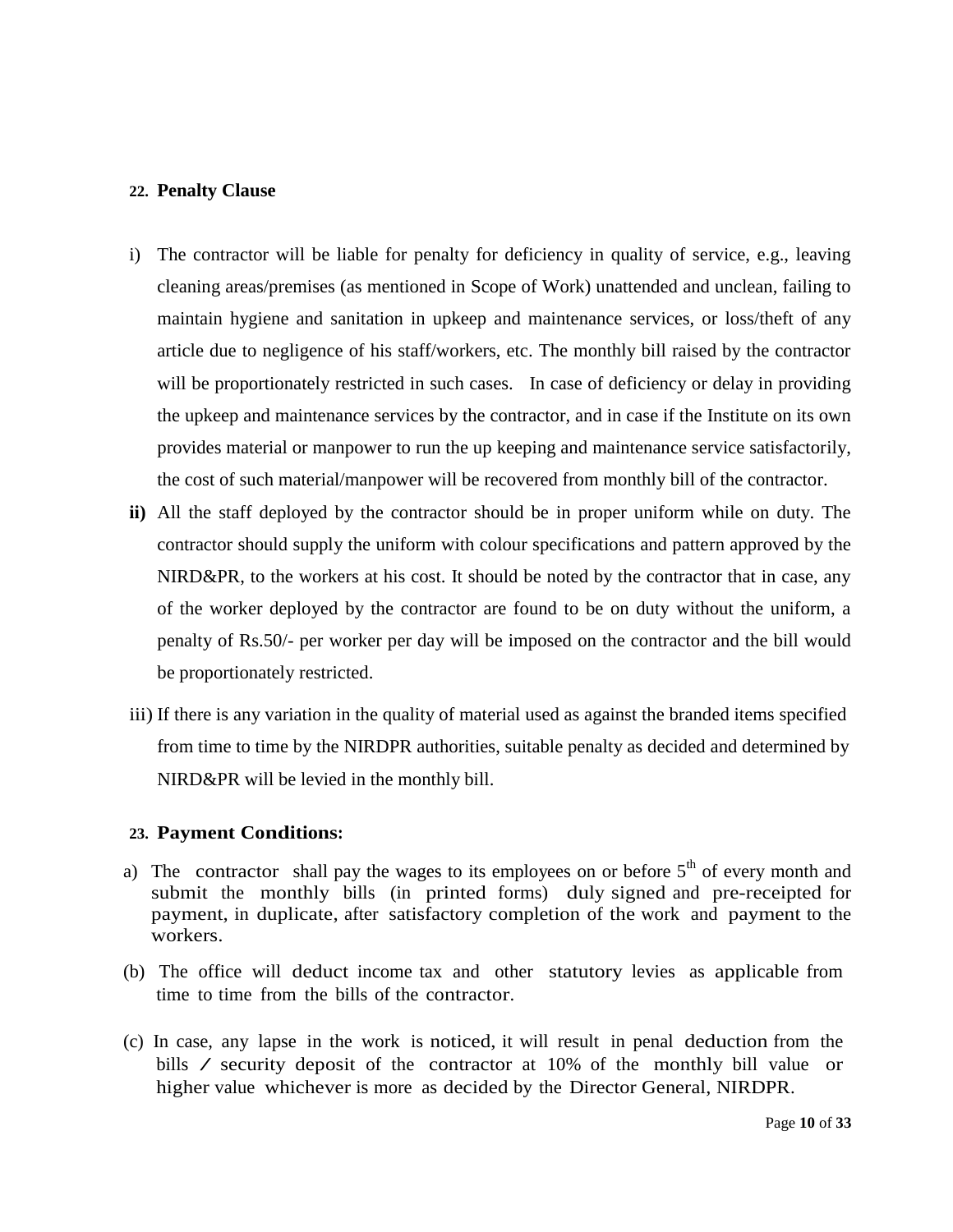- 24. The contractor would be liable for legal action if he or his workers directly or indirectly involved in any theft or pilferage. The contractor shall be liable for losses due to theft or otherwise which are manifested due to his workers conduct and such loss shall be made good by the contractor.
- 25. In case any of the workers deployed by the Contractor does not come up to the mark or does not perform his duties properly, or indulges in any unlawful act(s) or disorderly conduct, the Contractor shall immediately withdraw and take suitable action against such worker on the report of the NIRDPR in this respect. The Contractor shall replace within 48 hours the particular worker so deployed on demand of the Registrar NIRDPR in case of any of the aforesaid act(s) on the part of the worker concerned.
- 26. Any compensation claim for injury/accident to the contractor or his worker while engaged in the work will be his own responsibility. The contractor should indemnify the NIRDPR against all claims arising out of action under the Contract Labour Act, Employees State Insurance Act or the Workmen's Compensation Act or Criminal Law and any other law in force in so far as they relate to him or claims arising out of such employment.
- 27. NIRDPR, Hyderabad, will not be responsible for any disability or casualty occurred to the workers employed by the contractor for doing the work for the contractor. If required, the contractor shall at his own cost take necessary insurance cover in respect of the aforesaid services rendered to NIRDPR. It will be the responsibility of the contractor to comply with the statutory requirements of safety and compensation of the workers deployed in the NIRDPR.
- 28. The contractor shall arrange to display a Day chart month-wise in each floor of buildings wherein date-wise certification (by putting signature) will be made by the Floor-Incharge(s) for satisfactory housekeeping service carried out in the floor concerned and the same will be submitted along with the contractor's monthly bills for payment. The Contractor shall also arrange to display all the requisite information as per Labour Contract Act.

# 29. **Indemnification.**

**a**). The contractor shall be liable to pay compensation for any loss or damages caused to the property of the NIRDPR or its staff members/students/visitors by the contractor or his workers.

**b).** The Contractor shall keep the NIRDPR indemnified against all claims whatsoever in respect of workers deployed by him. In case of any worker of the Contractor so deployed enters in to a dispute of any nature whatsoever, it will be the sole responsibility of the Contractor to contest the same. In case NIRDPR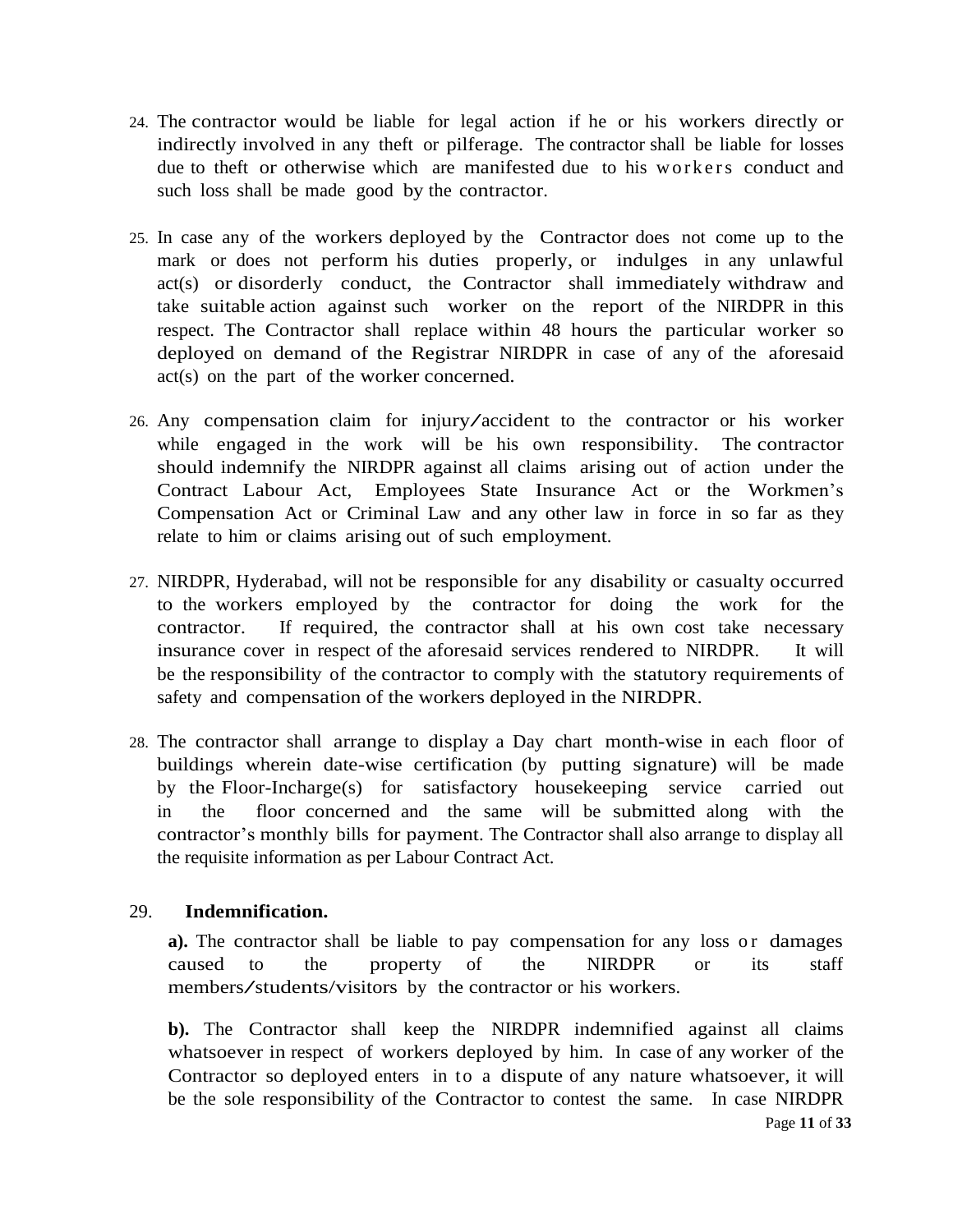is made party and is supposed to contest the case, the Contractor shall reimburse actual expenses to the NIRDPR incurred towards Counsel fee and other expenses which shall be paid in advance by the Contractor to NIRDPR on demand. The Contractor shall ensure that no financial or other liability comes on NIRDPR in this respect of any nature whatsoever and shall keep NIRDPR indemnified in this respect.

**c).** NIRDPR shall have the right to adjust and or deduct the amount as aforesaid from the payments to the contractor.

- 30. All materials (Branded/ Good Quality) required for the work shall be provided by contractor himself as per **Annexure-B**.
- 31. The NIRDPR will not charge any amount from the contractor for water and/or electricity supplied.
- 32. The contractor shall not lease or sub lease the whole or any part of the contract to any other firm without the permission of the Director General, NIRDPR.

## 33. **Termination of the contract:**

**(i)** The contract may be terminated at any time by the NIRDPR by giving one month's notice **(the period of 30 days should be deemed to start from 1st of the succeeding month of the date of notice)** without assigning any reason(s) (or) on any of the following contingencies:-

- a) on expiry of the contract period as stated above.
- b) by giving one month's notice from NIRDPR for committing breach of any of the terms & conditions wholly or partly of the contract, or assigning any benefit or interest therein or there under to any third person or sub-letting of the contract to any other firm by the Contractor. If continuation of the contract is not in public interest.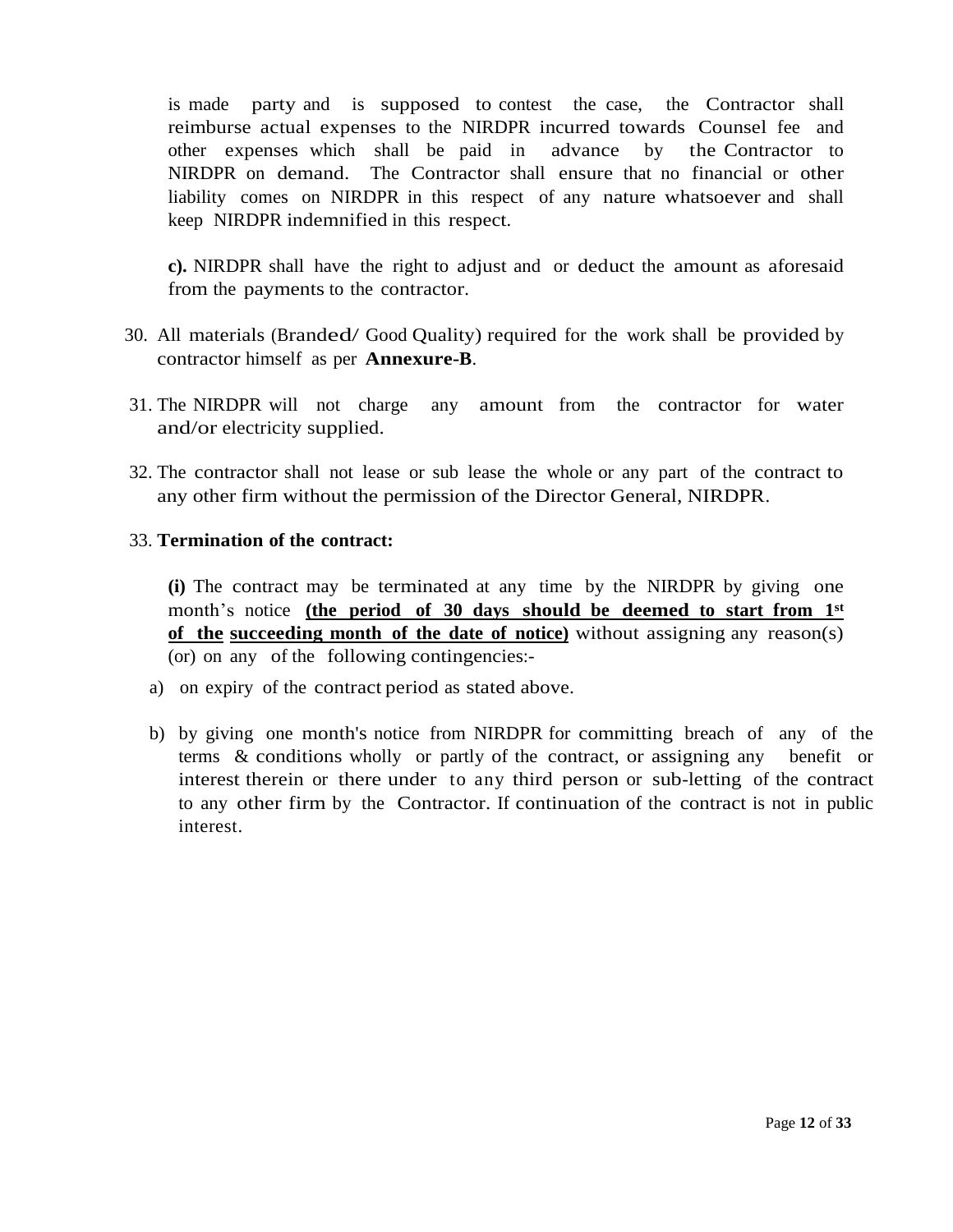- c) On contractor being declared insolvent by competent Court of Law.
- d) During the notice period for termination of the contract, in the situation contemplated above, the contractor shall keep on discharging his duties as before till the expiry of notice period failing which EMD and Security Deposit shall be forfeited by the Institute and contractor will be blacklisted.
- e) It shall be the duty of the Contractor to remove all the persons deployed by him on termination of the contract on any ground whatsoever and ensure that no person creates any disruption / hindrance / problem of any nature to NIRDPR, Hyderabad.
- 34. Breach of terms and conditions of the contract/agreement by the contractor will entail forfeiture of the Security Deposit/enforcement of Bank Guarantee.

# 35. **ARBITRATION**

i) In the event of any question, dispute/differences arising under the agreement or in connection herewith (except as to matters the decision of which is specially provided under this agreement) the same shall be referred to the sole arbitrator to be appointed by the Director General, NIRDPR.

ii) The award of the arbitrator shall be final and binding on the parties. In the event of such arbitration to whom the matter is originally referred is being transferred or vacating his office or resigning or refusing to work or neglecting his work or being unable to act for any reason whatsoever, the Director General, NIRDPR shall appoint another person to act as arbitrator in place of the out-going arbitrator in accordance with the terms of the agreement and the persons so appointed shall be entitled to proceed with the reference from the stage at which it was left by his predecessor.

iii) The Arbitrator may give interim award(s) and/or directions, as may be required. Subject to the aforesaid provisions, the Arbitration & Conciliation Act, 1996 and the rules made hereunder and any modification thereof from time to time being in force shall be deemed to apply to the arbitration proceedings under this clause. The cost of arbitration shall be equally bone by both the parties.

- 36. Canvassing, in connection with the tender is strictly prohibited and the tender of anyone resorting to canvassing shall be liable for rejection on that ground alone.
- 37. The Director General, NIRDPR, Hyderabad reserves the right to accept in full or in part or reject tender without assigning any reason and his decision in this regard will be final and binding.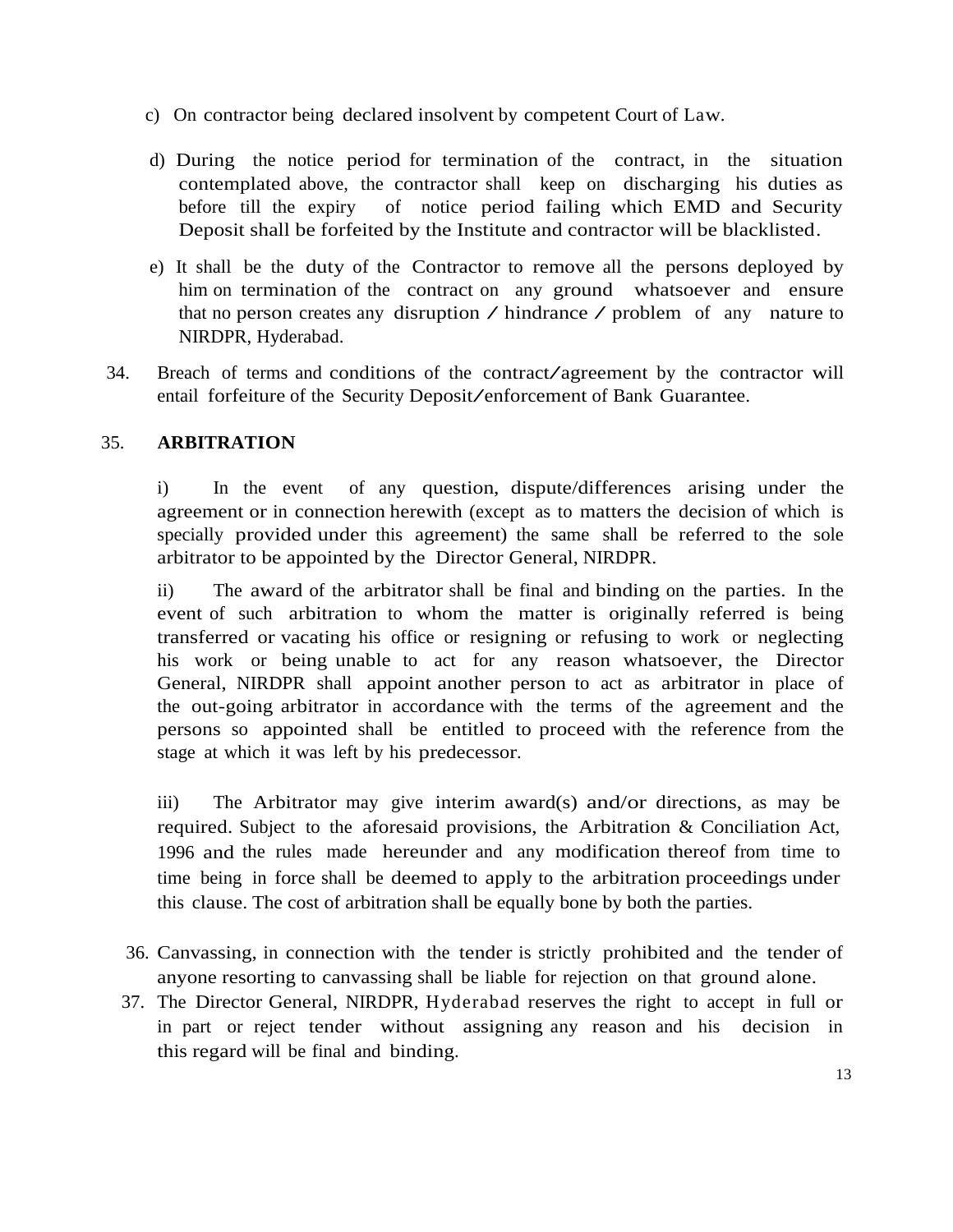# **General Instructions to Bidders**

On-line bids are invited under two bid system (technical and financial) for comprehensive job contract for upkeep and maintenance of office premises and other buildings on rate contract basis at NIRDPR, Rajendranagar, Hyderabad-500030, Telangana. Manual bids shall not be accepted.

Tender document may be downloaded from Central Public Procurement (CPP) Portal [https://eprocure.gov.in](https://eprocure.gov.in/). The time schedule for the tendering activities shall be as under:

| 1.               | Date of notification of tender notice on CPP     | 9.8.2018                            |
|------------------|--------------------------------------------------|-------------------------------------|
|                  | Portal / publication in the newspaper            |                                     |
| 2.               | downloading<br>Starting<br>date<br>for<br>tender | 10.00 AM on 9.8.2018                |
|                  | document by the intending bidders                |                                     |
| 3.               | Last date for uploading of the bids by the       |                                     |
|                  | intending bidders along with scanned copy of     | 30.8.2018 by 3.00 PM                |
|                  | <b>Earnest Money Deposit.</b>                    |                                     |
| $\overline{4}$ . | Last date for submission of Demand Draft in      |                                     |
|                  | original payable in favour of Director           | 30.8.2018 by 3.00 PM                |
|                  | General, NIRDPR payable at Hyderabad             |                                     |
|                  | towards Earnest Money Deposit (EMD)              |                                     |
| 5.               | <b>Amount of Earnest Money Deposit</b>           | ₹ 2,50,000/-                        |
|                  |                                                  | (Rs. Two lakhs fifty thousand only) |
| 6.               | Date of downloading of technical bids            | 31.8.2018 at 3.30 PM                |
|                  | received by NIRDPR through on-line by the        |                                     |
|                  | last date and time                               |                                     |
| 7.               | Date of downloading of financial bids            | To be notified later to only those  |
|                  |                                                  | bidders who qualify in technical    |
|                  |                                                  | bids.                               |
| 8.               | Estimated cost of the contract                   | ₹ 50.00 Lakh (Fifty Lakh Only)      |
| 9.               | <b>Tendering Authority</b>                       | <b>Assistant Registrar (T)</b>      |
|                  |                                                  | National Institute of Rural         |
|                  |                                                  | Development & Panchayati Raj,       |
|                  |                                                  | Rajendranagar,                      |
|                  |                                                  | Hyderabad 500030.                   |
|                  |                                                  | Tel. 040-24008479                   |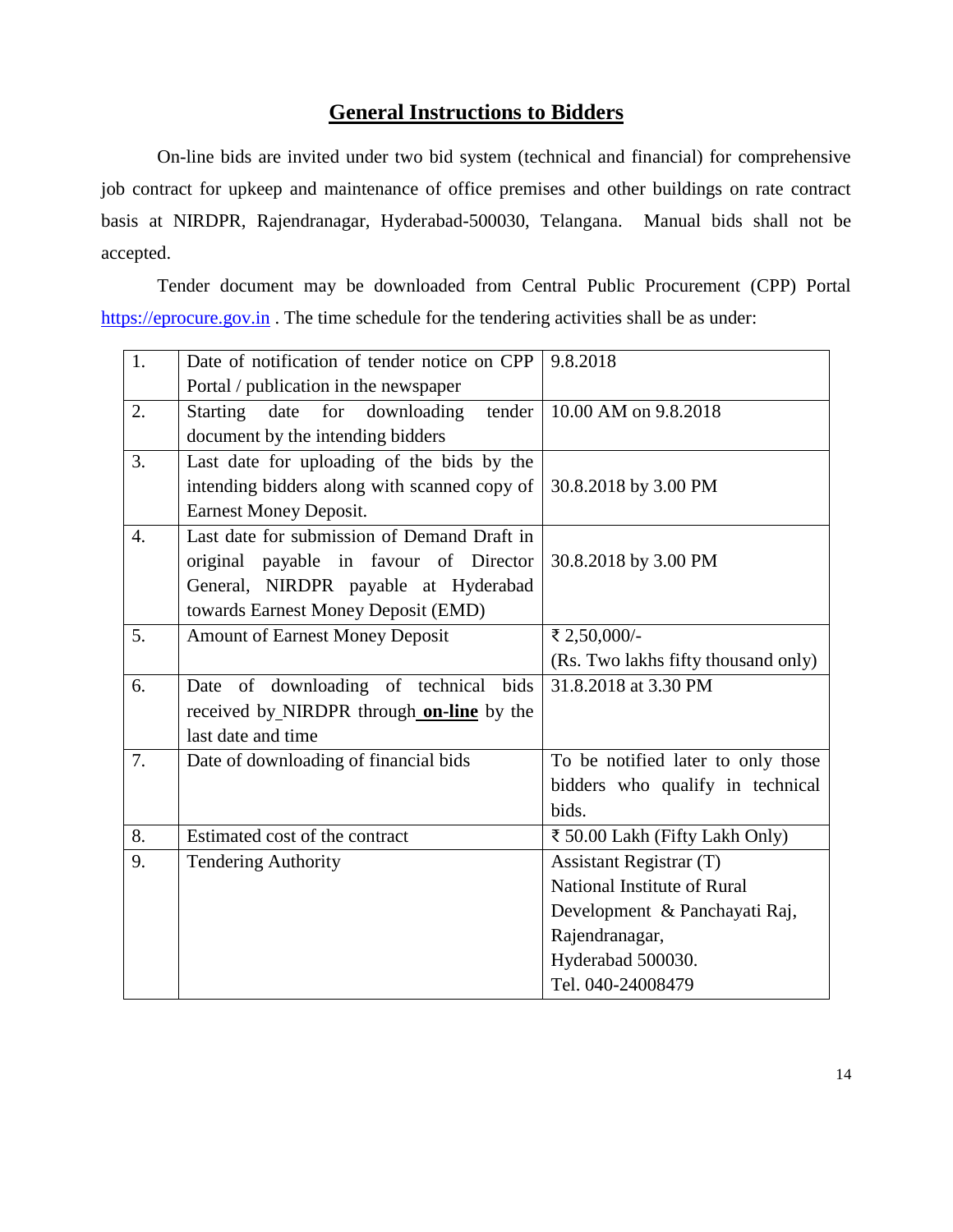#### **Instructions for submission of bids:**

- (1) Bids shall be submitted on-line in two parts, viz., technical bid in **ANNEXURE-I** and financial bid in **ANNEXURE-II** at CPP Portal website: [https://eprocure.gov.in](https://eprocure.gov.in/) **only.** The offers submitted by Telegram/ Fax/ email shall not be considered. No correspondence will be entertained in this matter.
- (2) Not more than one tender shall be submitted by one bidder or bidders having business relationship. Under no circumstance will father and his son(s) or other close relations who have business relationship with one another (i.e. when one or more partner(s)/director(s) are common) be allowed to tender for the same contract as separate competitors. A breach of this condition will render the tenders of both parties liable to rejection and forfeiture of EMD.

#### Preparation of Bids

- (3) Bidders should carefully read the tender document and understand its requirements before submission of their bids. They should also take into account any corrigendum published in continuation to the original one. Any non-fulfillment may lead to rejection of bid.
- (4) Bid documents to be submitted as required in the tender document may be in PDF / XLS / RAR / DWF formats. Bid documents may be scanned with 100 dpi with black and white option.
- (5) The technical bid in **ANNEXURE-I** to be submitted in the first cover should contain the following documents:

(a) Self-attested scanned copies of the following registration certificates obtained from concerned authorities

- i) Labour License under Contract Labour Act, 1970
- ii) Shops and Commercial Establishments Act.
- iii) EPF
- iv) ESI
- v) GST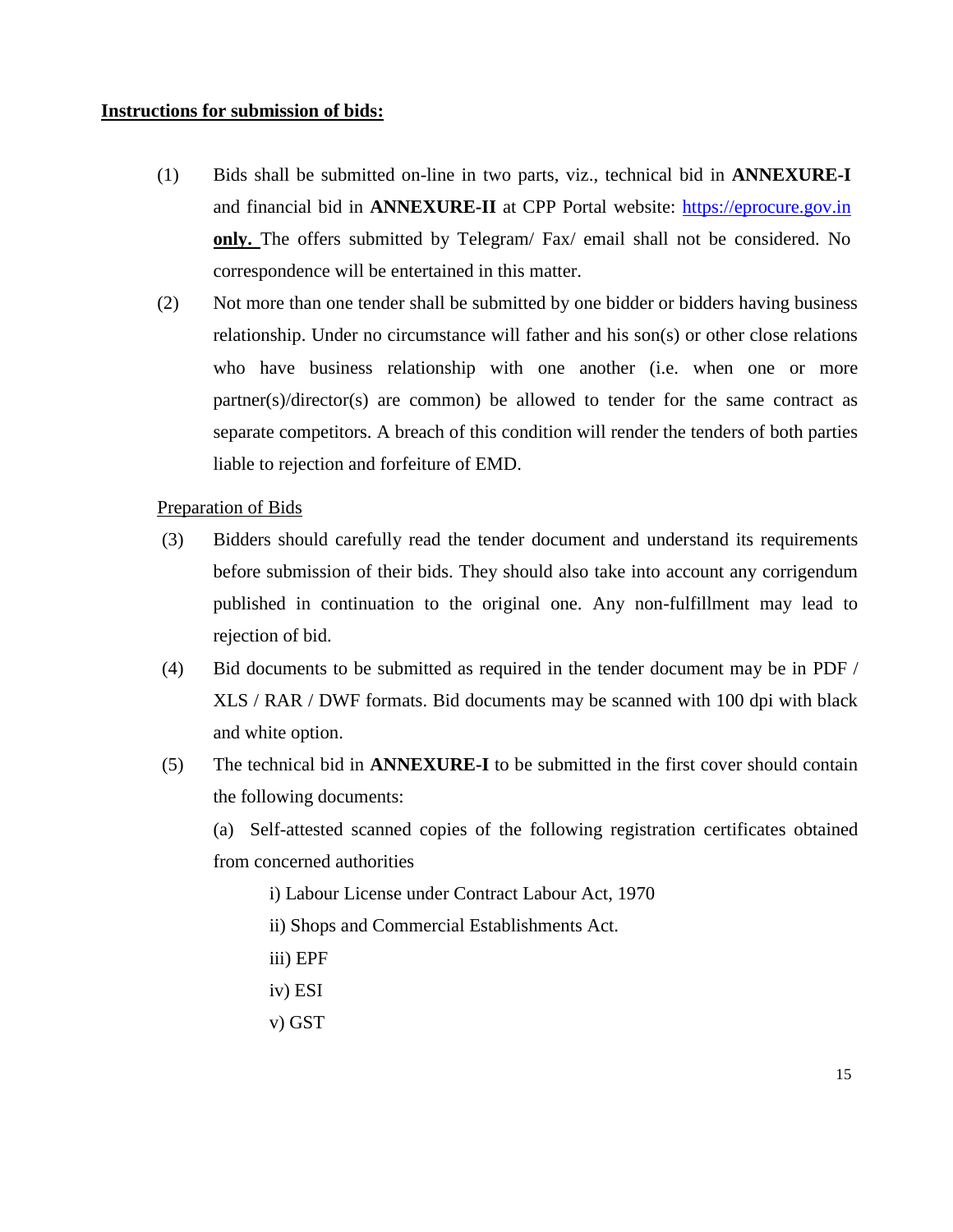vi) PAN Card of company/firm/individual in case of proprietary concern/others

- vii) Rent deed/lease agreement in case office is rented.
- viii) Experience certificate as per the tender notice
- ix) Letter in respect of un-conditional acceptance of all the terms and conditions of the tender document.
- x) Firm/ Company/ Partnership Registration certificate and its subsequent renewal (if any).
- (b) Scanned copy of Income Tax Returns for the preceding three years i.e. 2015-16, 2016-17 and 2017-18.
- (c) Scanned copy of Balance Sheet and Profit & Loss Account duly audited by the Charted Accountant for the preceding three financial years i.e. 2014-15, 2015-16 and 2016-17.
- (d) Scanned copy of Partnership Deed/Articles of Association & Memorandum of Association in case of partnership firm.

(e) Scanned copy of the Demand Draft for **Rs. 2.50 lakhs/- (Rupees two lakh fifty thousand only) towards Earnest Money Deposit** purchased on or after date of publication of this tender from any Nationalized/ Scheduled/Commercial Bank in favour of NIRDPR, payable at Hyderabad. All applicable bank charges shall be borne by the bidder and he/ she/it shall not have any claim whatsoever on this account on NIRDPR.

(f) Scanned copy of Award of Contract/ Commencement letters in respect of previous organizations preferably Government or Semi-Government organizations to whom housekeeping and maintenance of office building services were provided.

(6) The financial bid should be prepared separately in another cover in the format prescribed at **ANNEXURE-II.**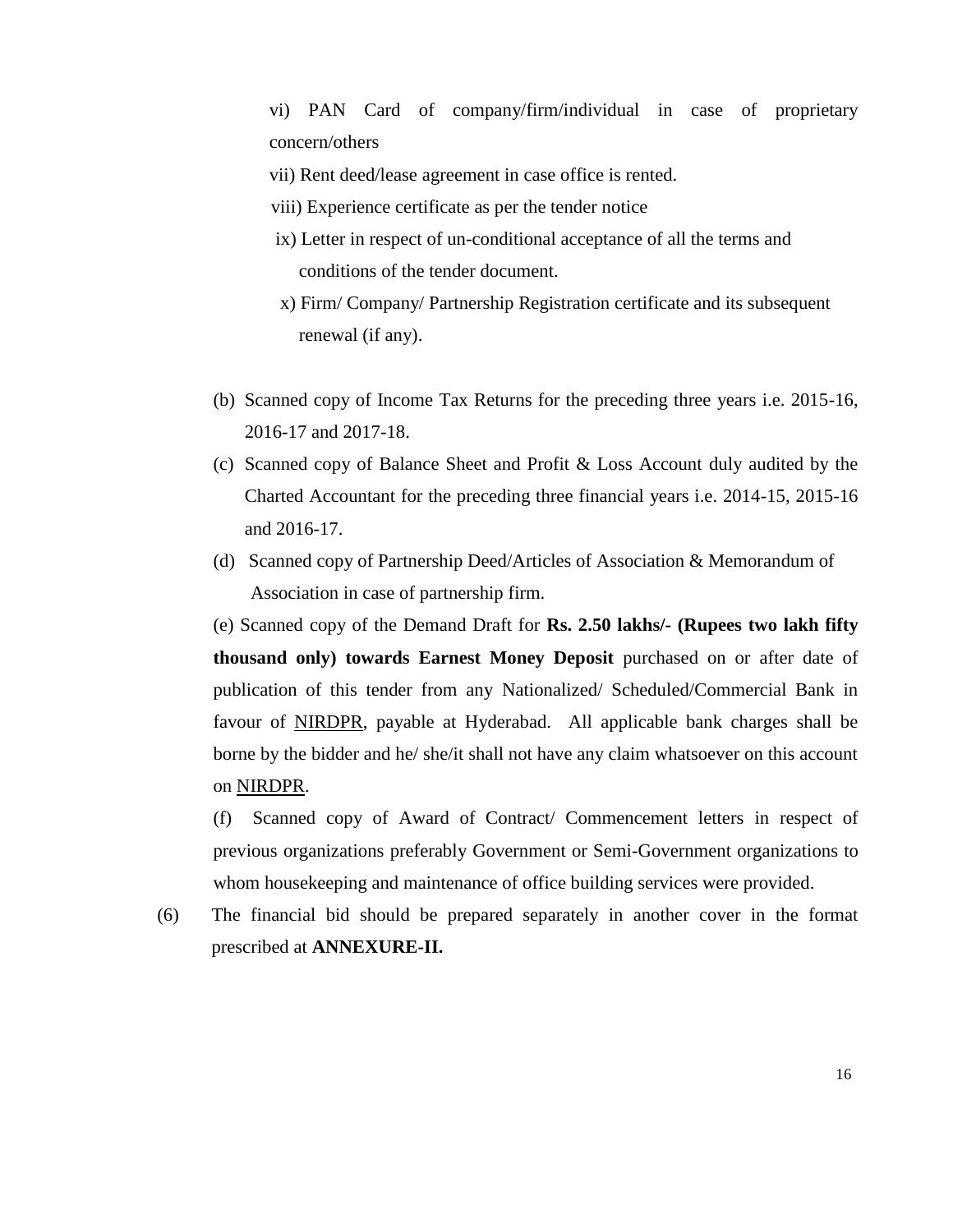#### **Registration for on-line submission of Bids :**

- (7) The bidders are required to submit soft copies of their bids electronically on the CPP Portal using valid Digital Signature Certificates (DSC).
- (8) For submission of on-line bid, bidders are required to enroll on the e-Procurement module of the Central Public Procurement Portal (URL: [http://eprocure.gov.in\)](http://eprocure.gov.in/eprocure/app) by clicking on the link **"Online Bidder Enrolment"**.
- (9) As part of the enrolment process, the bidders will be required to choose a unique username and assign a password for their accounts.
- (10) Bidders are advised to register their valid e-mail address and mobile numbers as part of the registration process. These would be used for any communication from the CPP Portal.
- (11) Upon enrolment the bidders will be required to register their valid Digital Signature Certificate (Class II or Class III Certificates with signing key usage) issued by any Certifying Authority recognized by CCA India (e.g. Sify / TCS / nCode / eMudhra etc.), with their profile.
- (12) Only one valid DSC should be registered by a bidder. Bidders must ensure that they do not lend their DSC's to others which may lead to misuse.
- (13) Bidders should then log-in to the site through the secured log-in by entering their user ID / password and the password of the DSC / e-Token.
- (14) For uploading the same set of standard documents (e.g. PAN card copy, annual reports, auditor's certificates etc.) required to be submitted as a part of every bid, bidders can use "My Space" area available to them.

## **Submission of Bids :**

(15) Bidders must accept the terms and conditions contained in this tender document unconditionally while submitting their bids. They should give such acceptance in writing on the Company/ Firm's letter head in the format prescribed at **ANNEXURE-C**.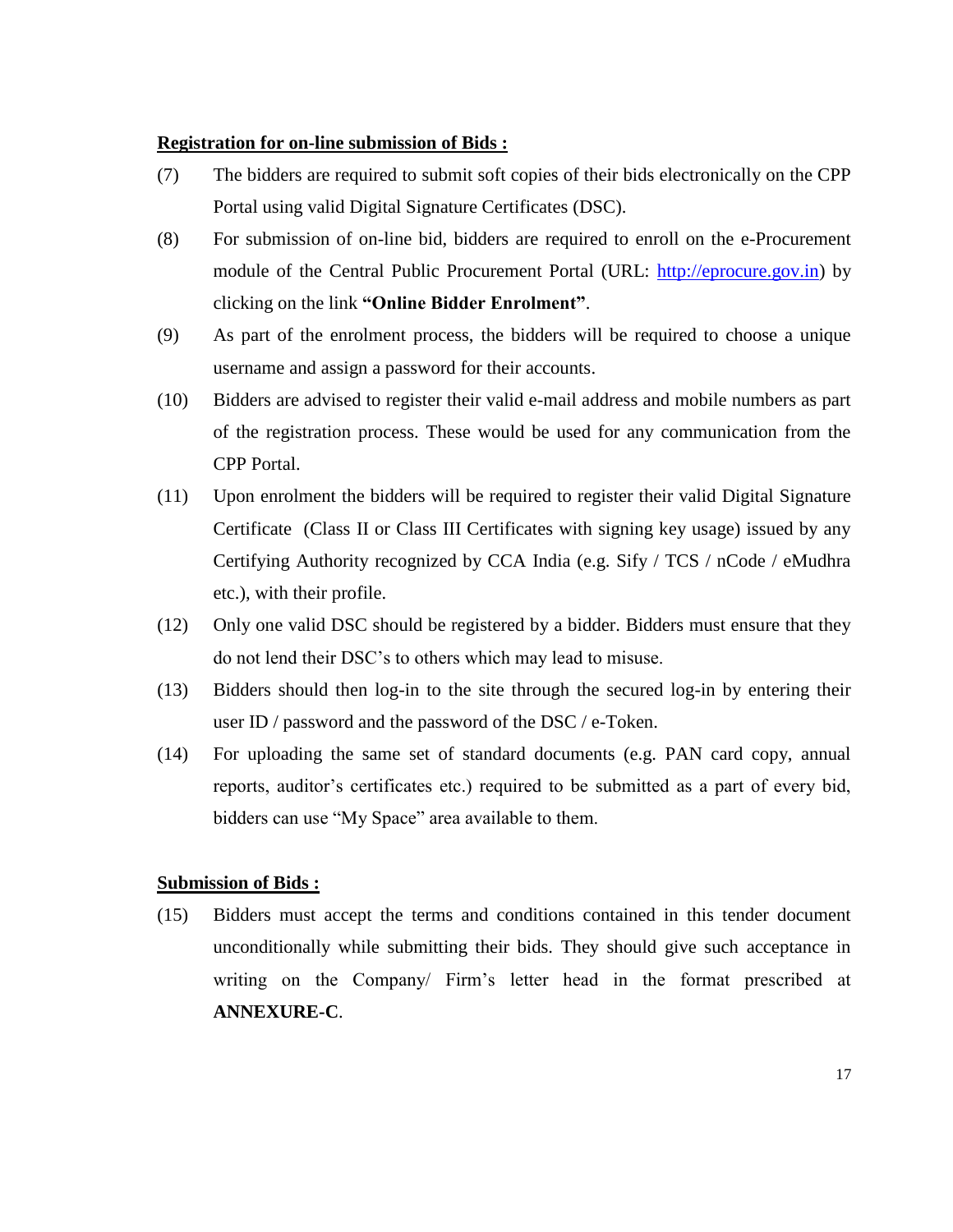- (16) Bidder should log-in to the site well in advance for bid submission so that the same is uploaded in time i.e. on or before the bid submission time. Bids received after the due date and time shall not be accepted in any case.
- (17) The bidder has to digitally sign and upload the required bid documents one by one as indicated in the tender document.
- (18) Bidder has to select the payment option as "offline" to pay the tender fee / EMD as applicable and enter details of the instrument.
- (19) Hard Copy of DD has to be matched with the details available in the scanned copy and the data entered during bid submission time and the same should be sent to the Assistant Registrar (T), NIRDPR, Rajendranagar, Hyderabad 500030 on or before **30.8.2018** by 3.00 p.m. Failure to do so is likely to entail rejection of bids.
- (20) Financial bid must be submitted in the format prescribed **(ANNEXURE-II)** of this tender document and no other format shall be acceptable. Bidders are required to download the file and quote the amount on hard copy. Once the details have been completed, the bidder should submit the same on-line in the form of soft copy. Striking and overwriting on financial bid shall be rejected summarily, as the same is not permitted.
- (21) The server time (which is displayed on the bidders' dashboard) will be considered as the standard time for referencing the deadlines for submission of the bids by the bidders, opening of bids etc. The bidders should follow this time during bid submission.
- (22) All the documents being submitted by the bidders would be encrypted using PKI encryption techniques to ensure the secrecy of the data. The data entered cannot be viewed by unauthorized persons until the time of bid opening. The confidentiality of the bids is maintained using the secured Socket Layer 128 bit encryption technology. Data storage encryption of sensitive fields is done.
- (23) The uploaded tender documents become readable only after the tender is opened by the authorized bid openers.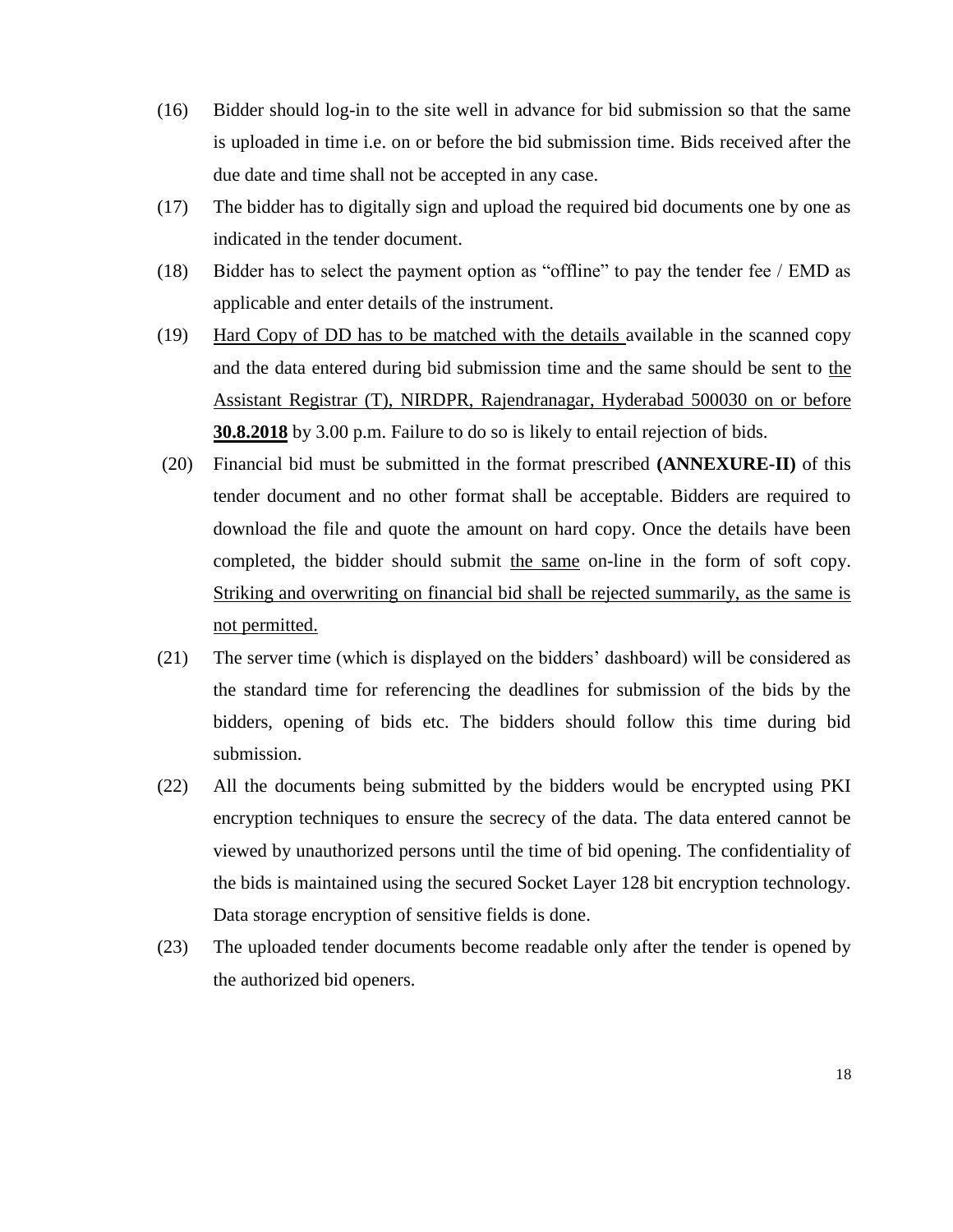- (24) Upon the successful and timely submission of bids, the portal will give a successful bid submission message & a bid summary will be displayed with the bid no. and the date & time of submission of the bid with all other relevant details.
- (25) The bid summary has to be printed and kept as an acknowledgement of the submission of the bid. This acknowledgement may be used as an entry pass for any bid opening meetings.
- (26) Any query relating to the process of on-line bid submission or queries relating to CPP Portal in general may be directed to the 24x7 CPP Portal Helpdesk. The contact number for the helpdesk is 1800 233 7315.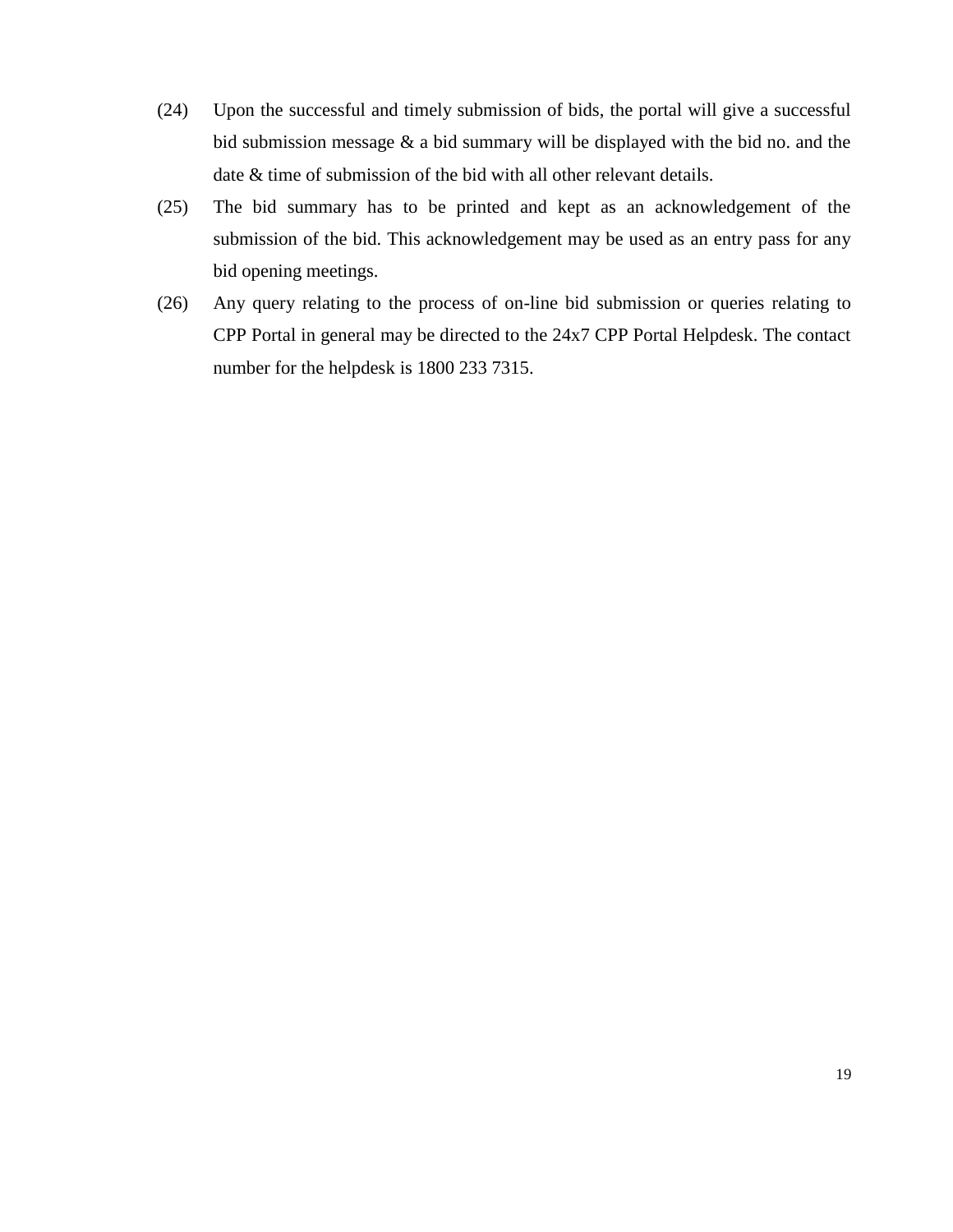# **DECLARATION BY THE BIDDER**

I/WE ……………………………S/o..……………………………(designation if firm/company)……………………., declare that I/We have submitted tender for the work described in the tender after acquainting myself/ourselves fully with the details of work involved and after understanding the responsibility to be discharged by me/us under this contract and have read the complete tender very carefully.

# SIGNATURE OF THE BIDDER

# SEAL OF FIRM/COMPANY WITH DATE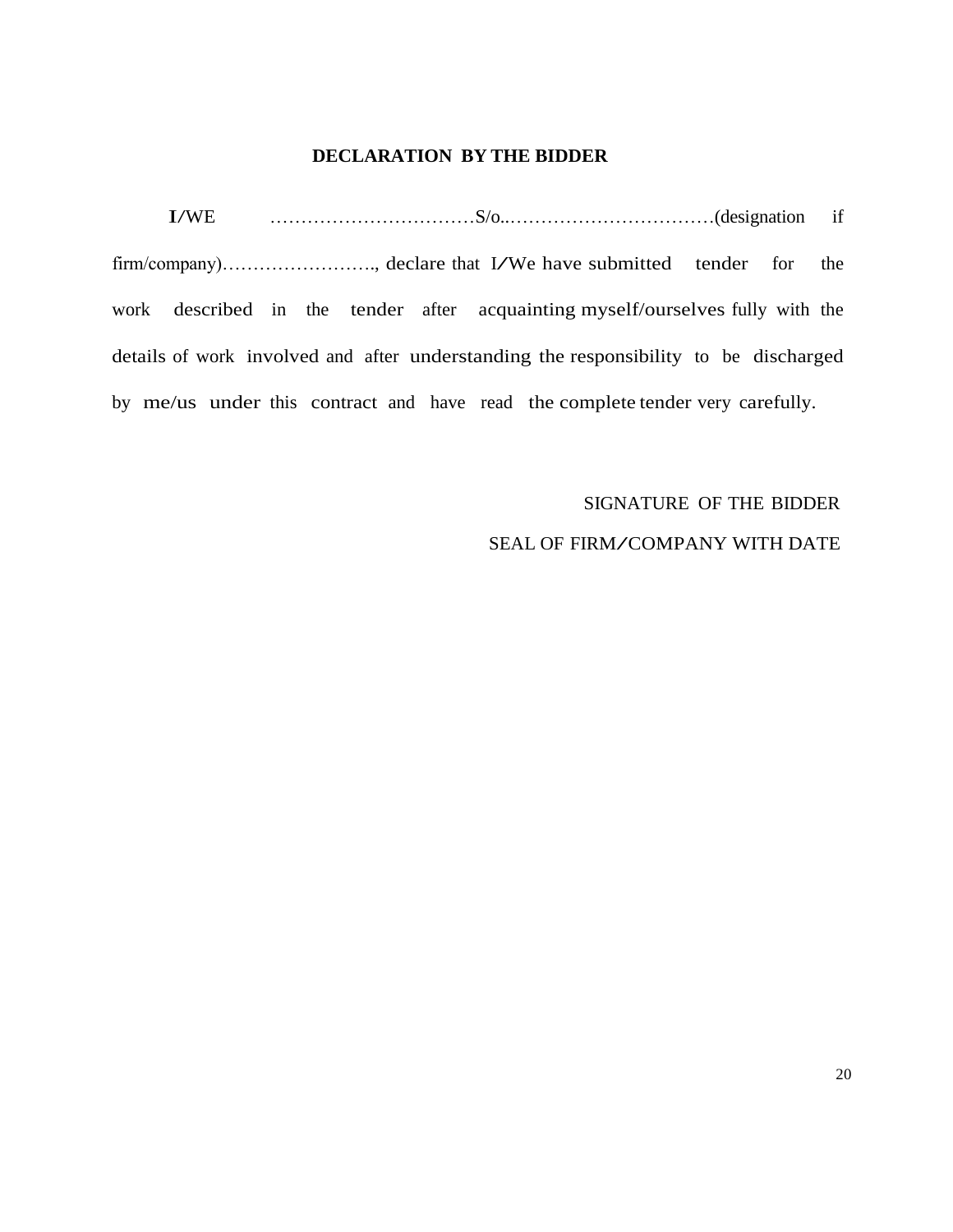

# **NATIONAL INSTITUTE OF RURAL DEVELOPMENT& PANCHAYATI RAJ**

(Ministry of Rural Development, Govt. of India) Rajendranagar, Hyderabad - 500030.

# **Eligibility criteria for bidders and selection procedure**

| $\mathbf{1}$   | EMD Rs. 2.50 lakhs/- (Rupees two lakh fifty thousand) only / NSIC Exemption<br>Certificate                                                                                                                                                                                                                                                                                                                                                                                                                                       |  |  |
|----------------|----------------------------------------------------------------------------------------------------------------------------------------------------------------------------------------------------------------------------------------------------------------------------------------------------------------------------------------------------------------------------------------------------------------------------------------------------------------------------------------------------------------------------------|--|--|
| 2.             | Type of the Company/Firm/Others (specify) (A copy of registration certificate to be<br>submitted)                                                                                                                                                                                                                                                                                                                                                                                                                                |  |  |
| 3              | Registration details with Labour licensing Officer / Labour Commissioner                                                                                                                                                                                                                                                                                                                                                                                                                                                         |  |  |
| $\overline{4}$ | GST registration                                                                                                                                                                                                                                                                                                                                                                                                                                                                                                                 |  |  |
| 5              | <b>EPF</b> Registration                                                                                                                                                                                                                                                                                                                                                                                                                                                                                                          |  |  |
| 6              | <b>ESI</b> Registration                                                                                                                                                                                                                                                                                                                                                                                                                                                                                                          |  |  |
| $\overline{7}$ | <b>Income Tax PAN</b>                                                                                                                                                                                                                                                                                                                                                                                                                                                                                                            |  |  |
| $8\,$          | One/ Two/Three works of similar work of annual value during last three years either in<br>or Central/ State Government Departments/ Public Sector Undertakings/<br><b>NIRDPR</b><br>Scheduled Banks/ Insurance Companies/ Large Industrial/Educational Campuses/ reputed<br>private organizations:-<br>(a) Single work of $Rs.40.00$ lakhs $(80\% \text{ of EV})$<br>(b) Two works of Rs.25.00 lakhs (50% of EV) each<br>(c) Three works of Rs.20.00 lakhs (40% of EV) each<br>Proof of satisfactory performance to be enclosed. |  |  |
|                | OR                                                                                                                                                                                                                                                                                                                                                                                                                                                                                                                               |  |  |
|                | At least one running contract of similar work of annual value of Rs. 50.00 lakhs in<br>NIRDPR or Central/ State Government Departments/ Public Sectors Undertakings/<br>Scheduled banks/Insurance Companies/Large<br>Industrial/Educational Campuses/reputed<br>private organizations major institutions like Scheduled Banks/ Insurance Companies/<br>Central or State Government Departments/ Public Sector Undertakings/ NIRDPR /Large<br>Industrial/Educational Campuses/reputed private organizations.                      |  |  |
| 9              | Whether the agency had ever been debarred by any court of Law or penalized by any<br>Govt. / NIRDPR/ Private Organizations? If yes, then the Agency will be disqualified in<br>the Technical bidding stage. Blacklisting certificate duly signed by the concern firm in<br>the form of <b>Annexure-IV</b> to be submitted.                                                                                                                                                                                                       |  |  |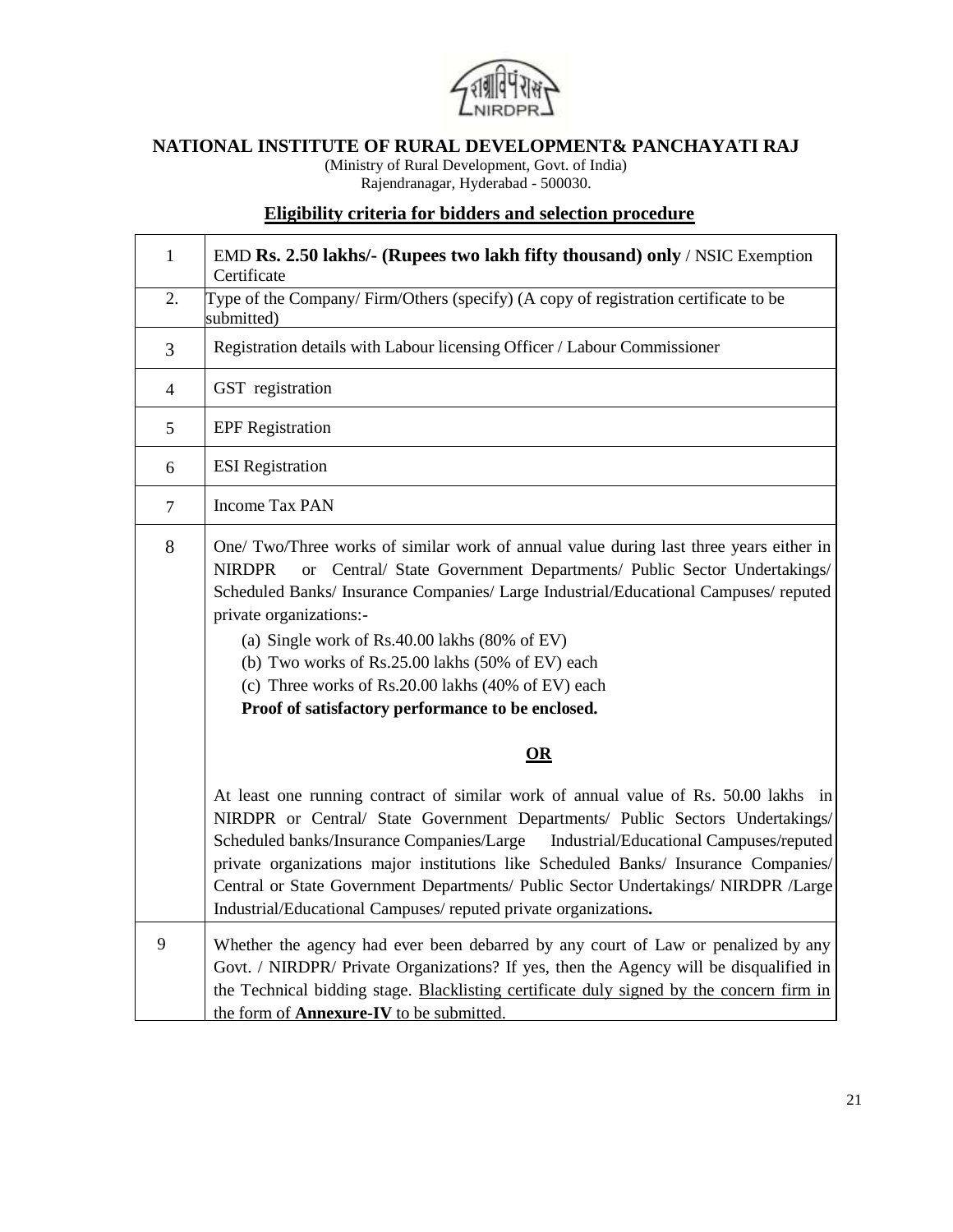

#### **NATIONAL INSTITUTE OF RURAL DEVELOPMENT& PANCHAYATI RAJ**

(Ministry of Rural Development, Govt. of India) Rajendranagar, Hyderabad - 500030.

#### **FORMAT OF TECHNICAL BID**

#### **COMPREHENSIVE JOB CONTRACT FOR UPKEEP AND MAINTENANCE OF OFFICE PREMISES AND OTHER BUILDINGS AT NIRDPR, HYDERABAD**

#### **(Tender Notification No. Stores/2017/37)**

(This format is to be used in your letter head / stationery. The order in the format must be strictly adhered to. No rates must be quoted in the Technical bid. Bidder who quotes the rate in the Technical bid will be rejected as non-responsive. Tenderers are required to number **all the pages of the Technical Bid** in **BLACK/BLUE INK** and indicate the TOTAL page number below and append signature at the end of this response format. )

#### **TOTAL PAGES OF TECHNICAL BID:**

| Sl. No. | <b>TECHNICAL REQUIREMENT</b>                                                                                   | Compliance<br>details of the<br><b>Contractor</b><br>/Agency<br><b>Yes or No</b> | <b>Please write the</b><br>corresponding Page<br>Number(s) of your<br><b>Technical Bid for</b><br>reference |
|---------|----------------------------------------------------------------------------------------------------------------|----------------------------------------------------------------------------------|-------------------------------------------------------------------------------------------------------------|
| 1.      | EMD Details (Rs 2,50,000) / NSIC Exemption                                                                     |                                                                                  |                                                                                                             |
|         | Certificate.                                                                                                   |                                                                                  |                                                                                                             |
| 2.      | Type of the Company/Firm/Others (specify) (A copy<br>of registration certificate to be submitted)              |                                                                                  |                                                                                                             |
| 3.      | Registration details with Labour Licensing Officer<br>Labour Commissioner<br>(cleaning & housekeeping<br>work) |                                                                                  |                                                                                                             |
| 4.      | GST registration certificate                                                                                   |                                                                                  |                                                                                                             |
| 5.      | <b>EPF Registration No</b>                                                                                     |                                                                                  |                                                                                                             |
| 6.      | <b>ESI Registration No.</b>                                                                                    |                                                                                  |                                                                                                             |
| 7.      | <b>Income Tax PAN</b>                                                                                          |                                                                                  |                                                                                                             |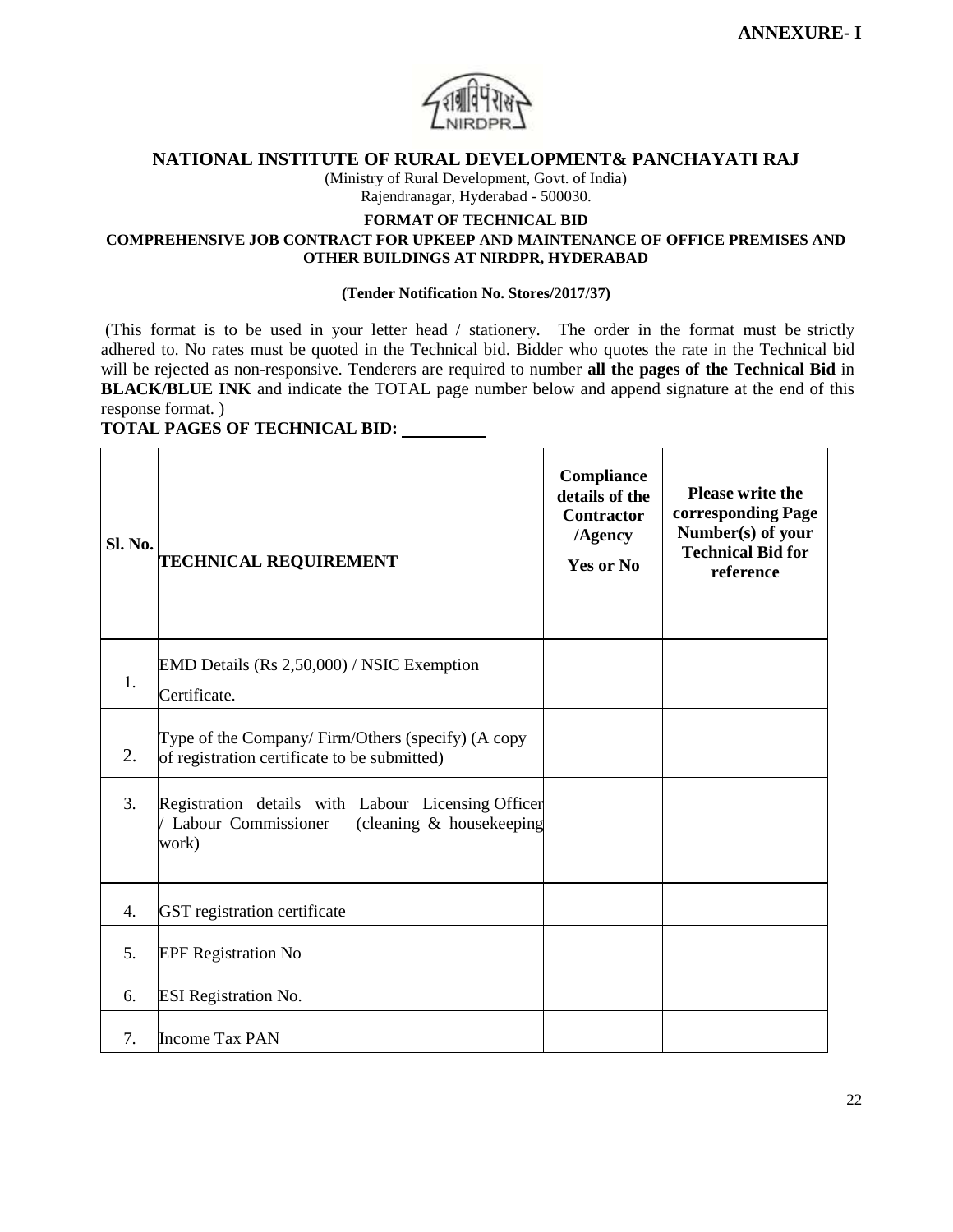| 8.  | One/Two/Three works of similar work of annual value<br>during last three years either in NIRDPR/<br>Central/<br><b>State</b><br>Government Departments/ Public Sector Undertakings/<br>Scheduled<br>Banks/<br>Insurance<br>Companies/<br>Large<br>Industrial/Educational<br>Campuses/<br>reputed<br>private<br>organizations:-                                                |  |
|-----|-------------------------------------------------------------------------------------------------------------------------------------------------------------------------------------------------------------------------------------------------------------------------------------------------------------------------------------------------------------------------------|--|
|     | (a) Single work of Rs. $40.00$ lakhs (80% of EV)<br>(b) Two works of Rs. $25.00$ lakhs $(50\% \text{ of EV})$<br>each<br>(c) Three works of Rs. $20.00$ lakhs $(40\% \text{ of EV})$<br>Each<br>Proof of satisfactory performance to be enclosed.<br>OR                                                                                                                       |  |
|     | Atleast one running contract of similar work of annual<br>value of Rs. 50.00 lakhs in NIRDPR or Central/State<br>Government Departments/[public sectors undertakings<br>/scheduled banks/insurance companies/central or state<br>Departments/Public<br>Sector<br>undertakings/<br>Government<br>NIRDPR/Large industrial/Educational Campuses/reputed<br>private organizations |  |
| 9.  | Whether the Agency had ever been debarred by any court of<br>Law or penalized by any Govt./ NIRDPR/Private<br>Organizations?                                                                                                                                                                                                                                                  |  |
| 10. | Is any of the relative of the Agency working in NIRDPR?<br>If yes<br>Name of the relative<br>2. Nature of the relationship<br>3. Designation                                                                                                                                                                                                                                  |  |

# **[No columns to be left blank]**

**Signature of the Tenderer Name & Address of the Tenderer with Office Stamp**

**Place:**

**Date:**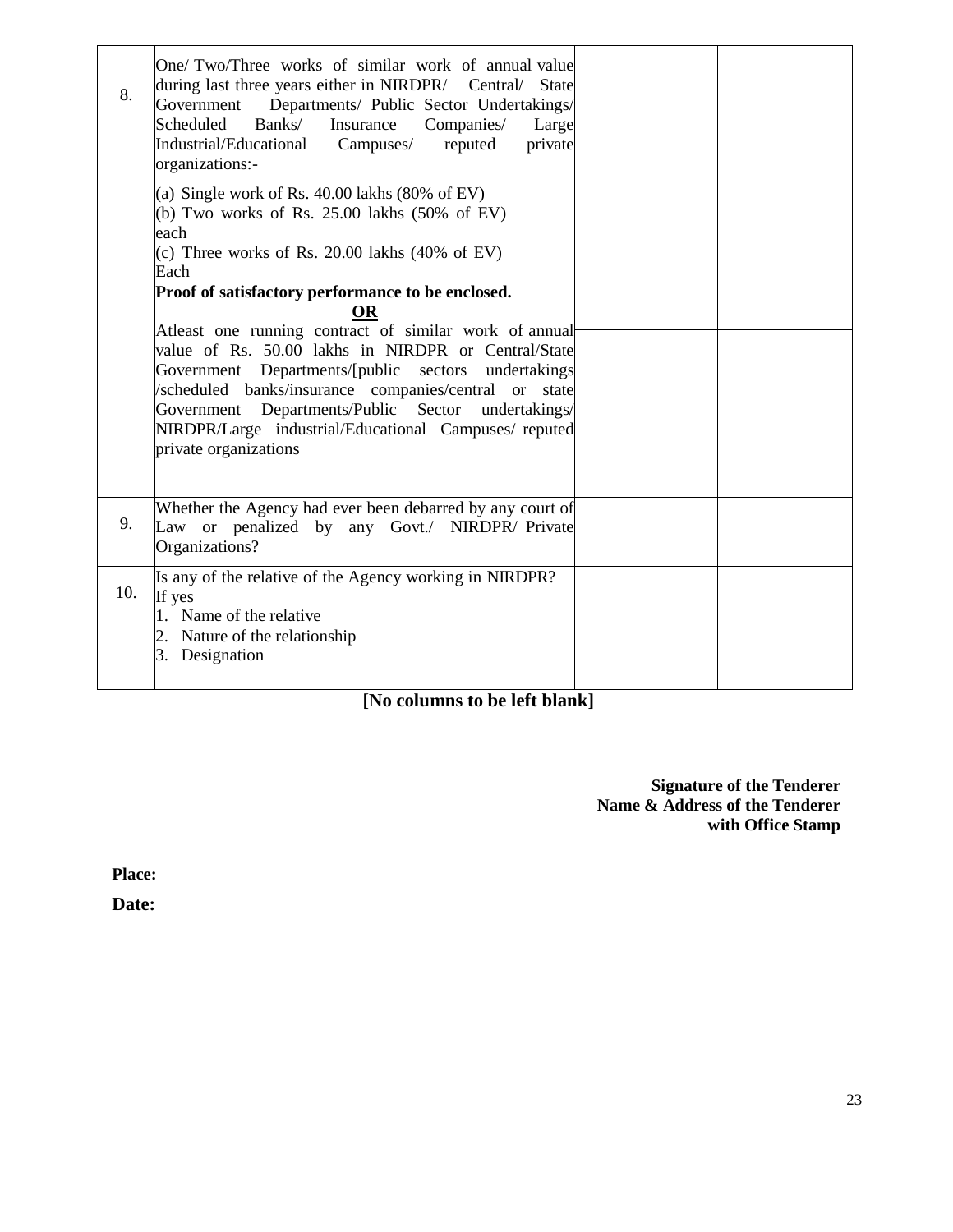

# **NATIONAL INSTITUTE OF RURAL DEVELOPMENT& PANCHAYATI RAJ**

(Ministry of Rural Development, Govt. of India) Rajendranagar, Hyderabad - 500030.

# **Price / Financial Bid**

The mentioned total area is tentative and the same may vary as per the requirement of the Institute. Payment will made as per the actual area covered at quoted rates.

| S.<br>No.      | <b>Description</b>                                                                                                                                                 | Room/Lab/corridor<br>s Area in Sq.ft | Toilet Area in sft. |
|----------------|--------------------------------------------------------------------------------------------------------------------------------------------------------------------|--------------------------------------|---------------------|
|                |                                                                                                                                                                    |                                      |                     |
| $\mathbf{1}$   | Admn. Block & SK Dey block - all<br>floors                                                                                                                         | 46,701                               | 3,235               |
| $\overline{2}$ | MG Block                                                                                                                                                           | 12,686                               | 548                 |
| 3              | Ambedkar<br><b>Block</b><br>including<br><b>Conference Halls</b>                                                                                                   | 61,874                               | 1,759               |
| 4a)            | Auditorium                                                                                                                                                         | 9,802                                | 460                 |
| b)             | <b>Additional Administrative Block</b>                                                                                                                             | 6,000                                | 300                 |
| 5              | All other buildings- CMU, Stores,<br>Security Office, Health Centre, Pump<br>Room and Security Room near RTP<br>Gate, Canteen, Community Hall,<br>Substation, etc. | 21,345                               | 1,516               |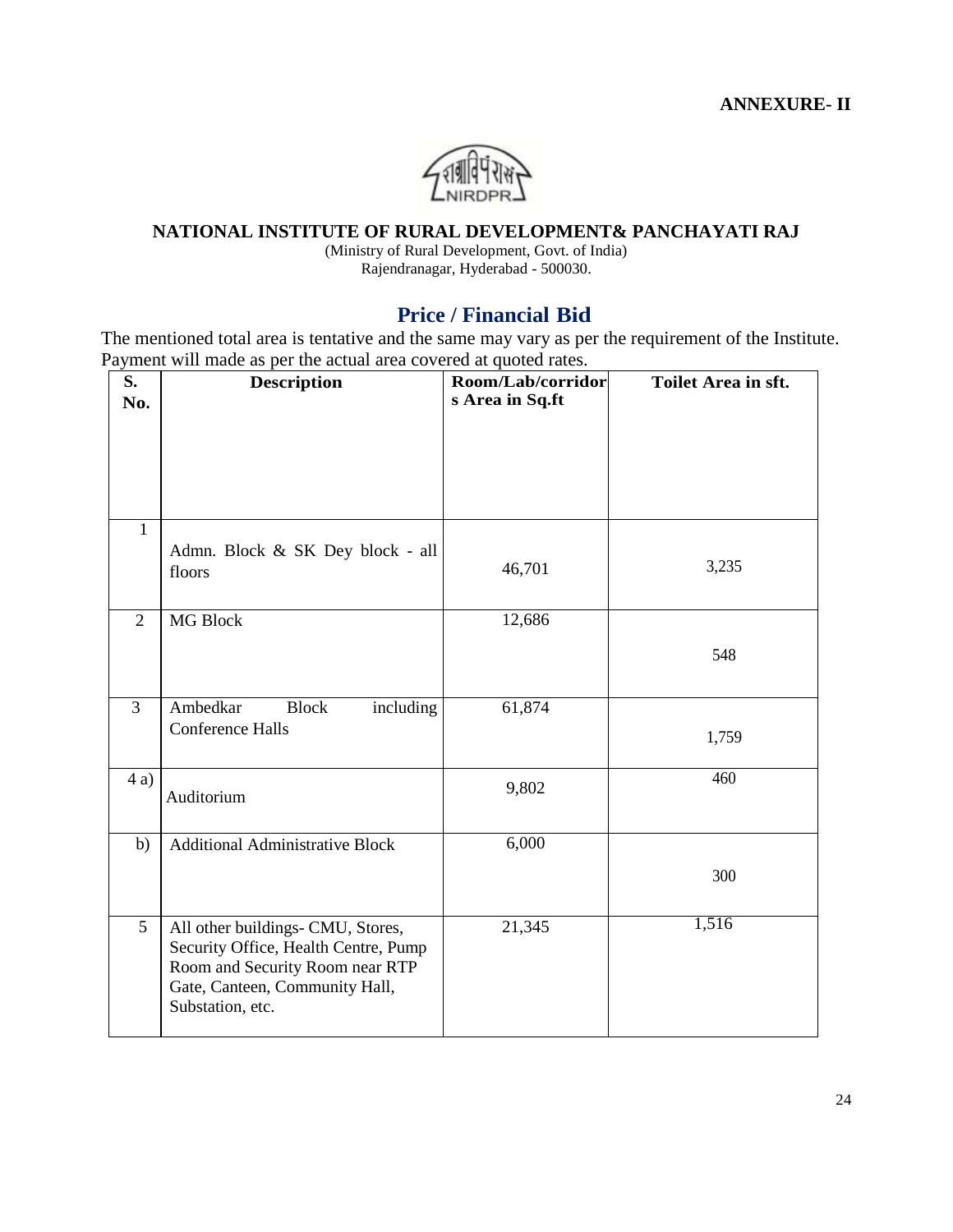| 6 | CPR (Presently E-3 Qtr.)   | 1,869           | 139          |
|---|----------------------------|-----------------|--------------|
| 7 | NRLM (Presently E-2 Qtr.)  | 1,362           | 125          |
| 8 | SWEPA (Presently E-4 Qtr.) | 1,784           | 70           |
|   | <b>Total Area in SFT</b>   | 1,63,423<br>sft | 8,152<br>sft |

| Area                        | Sq. ft(a) | Rate per Sq. ft (b)        | <b>Total Amount (axb)</b> |
|-----------------------------|-----------|----------------------------|---------------------------|
| <b>Office/Lab/Corridors</b> | 1,63,423  |                            |                           |
| <b>Toilet Area</b>          | 8,152     |                            |                           |
|                             |           | <b>Monthly Grand Total</b> |                           |

**(#)Rates (Lumpsum/ All inclusive): should include cost of materials to be used as per Annexure B, cost of the uniform, statutory liabilities like minimum wages, ESI, EPF contributions, bonus to be paid by the contractor as employer and all kinds of taxes etc.**  Bidders shall quote taking into account of increase in minimum wage / VDA rates / **other taxes for entire contract.**

**(\*) L1 will be arrived based on the cost charges of total area.**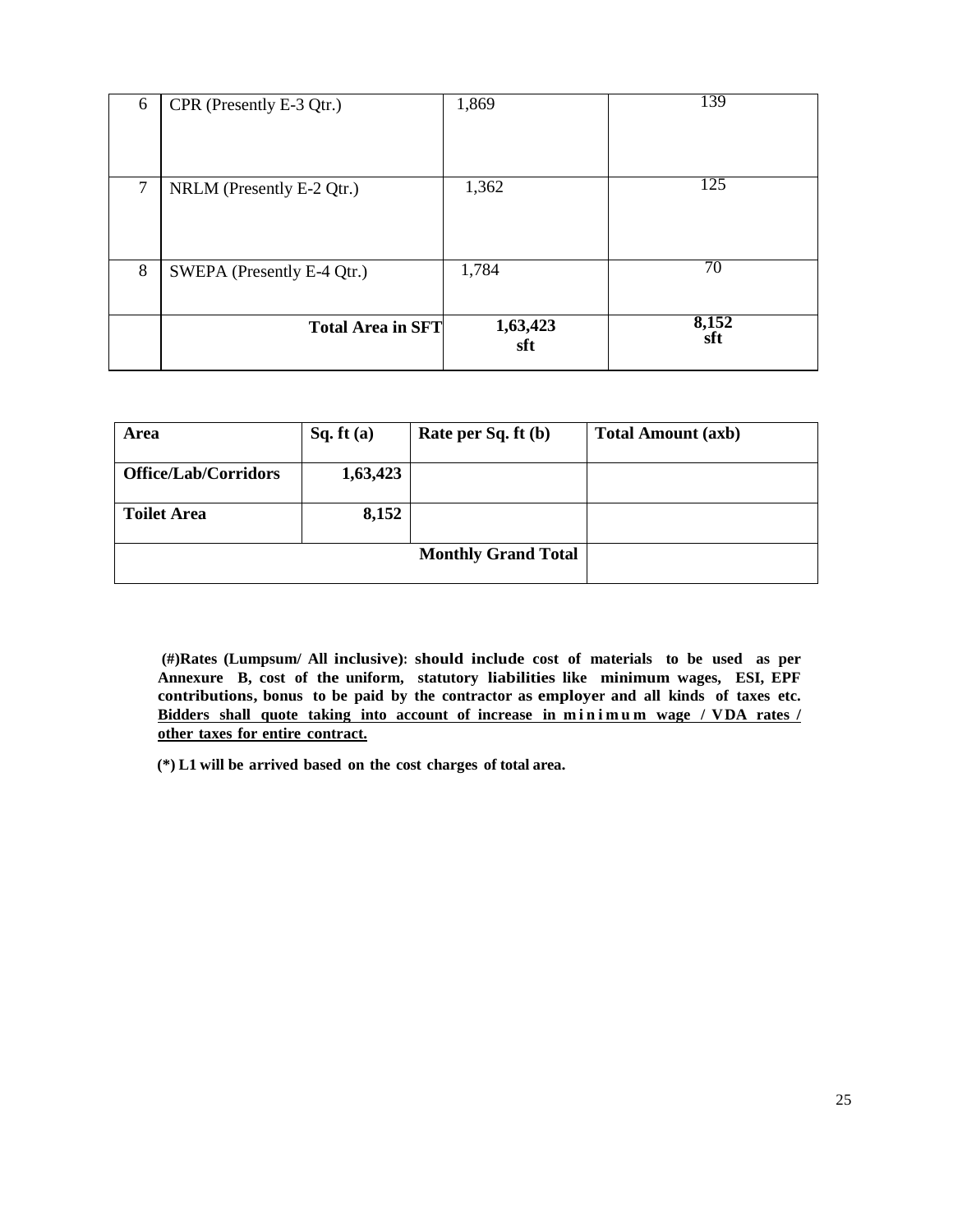#### **AGREEMENT**

This AGREEMENT made on this \_\_\_\_\_\_\_\_\_\_\_\_\_\_\_\_\_\_ day of………., 2018 at Hyderabad between the NATIONAL INSTITUTE OF RURAL DEVELOPMENT & PANCHAYATI RAJ, a Society registered under the Societies Registration Act and having its office at Rajendranagar, Hyderabad – 500 030 (hereinafter referred to as NIRDPR) which expression shall unless repugnant to the context or meaning thereof be deemed to mean and include its successors and assignees of the ONE PART.

And

 $M/s$ . its registered office at……………………….. (hereinafter referred to as Contractor) which expression shall unless repugnant to the context or meaning thereof be deemed to mean and include its successors and assignees of the OTHER PART.

2. WHEREAS the NIRDPR is desirous of giving a comprehensive job contract for upkeep and maintenance of office premises and other buildings at NIRDPR and whereas the Contractor has offered to provide the work of upkeep and maintenance of office premises and other buildings on the terms and conditions hereinafter stated.

3. WHEREAS the Contractor has represented that he is a registered Contractor under the provisions of Contract Labour (Regulation and Abolition Act 1970) and has further represented that he is eligible to get this contract and there is no legal or any other bar for him in this respect. Any obligations and/or formalities which are required to be fulfilled under the said Act or any amendment thereto for the purpose of entering into and/or execution of this contract shall be carried out by the contractor at his own expenses, etc. and the contractor shall report the compliance thereof to the NIRDPR. The contractor shall be solely liable for any violation of the provisions of the said Act or any other Act, in force pertaining to this contract service.

4. WHEREAS NIRDPR has agreed to award the comprehensive job contract for upkeep and maintenance of office premises & buildings of NIRDPR hereinafter mentioned as work assigned details of which are given at **Annexure 'A'.**

5. WHEREAS the contractor has a g reed to furnish to the NIRDPR a security deposit of Rs. (Rupees Way of Bank Guarantee or Fixed Deposit Receipt. ) by

NOW THEREFORE BY THESE ARTICLES AND ON THE PREMISES mentioned above, the parties have agreed to as under.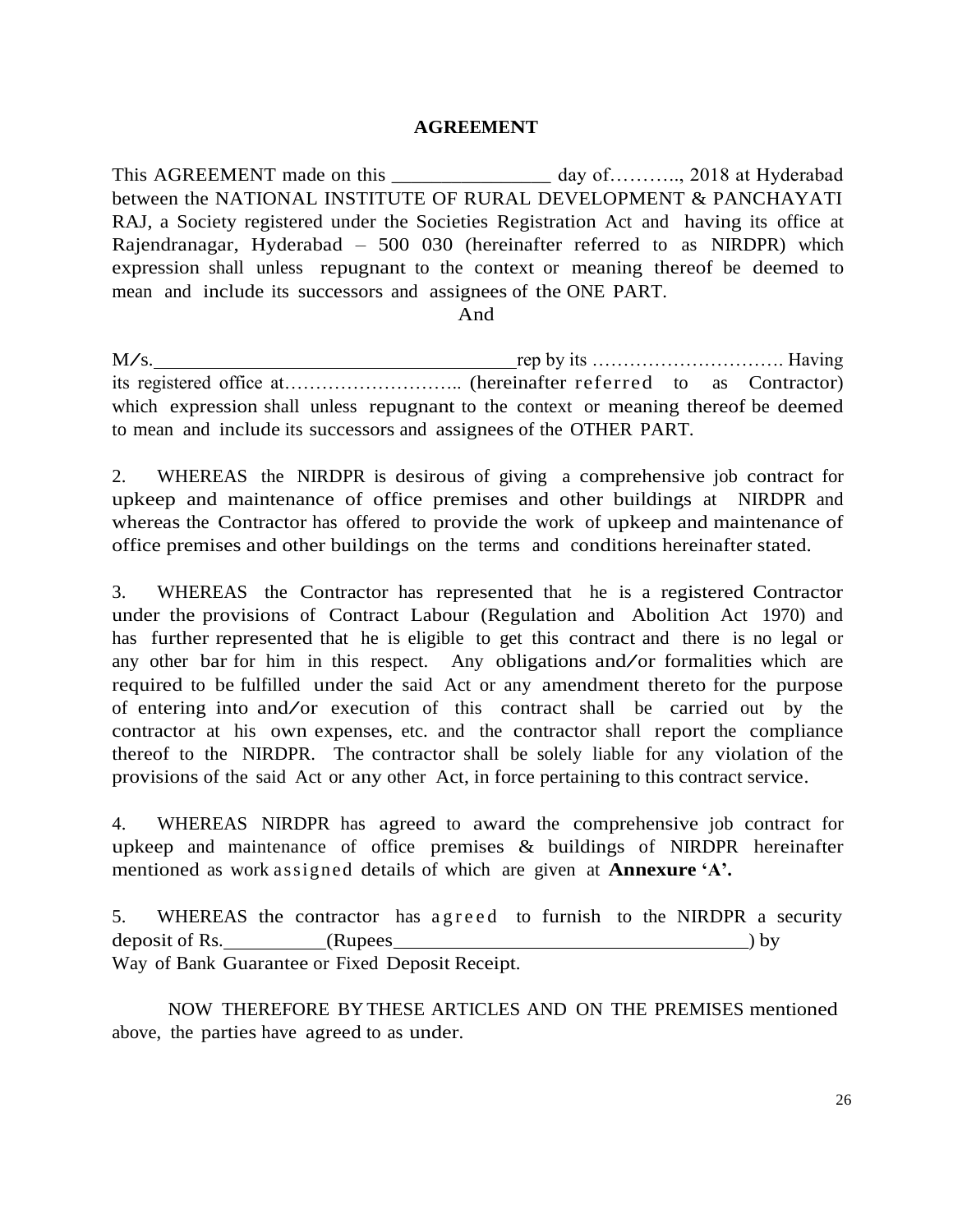# **A. GENERAL CONDITIONS**

i) That it is expressly understood and agreed between the parties to this Agreement that the persons deployed by the contractor for the services mentioned above shall be the employees of the contractor for all intents and purposes and that the persons so deployed shall remain under the control and supervision of the contractor and in no case, shall a relationship of employer and employee between the said persons and the NIRDPR shall accrue/arise implicitly or explicitly.

ii) That on taking over the responsibility of the job contract work assigned the contractor shall formulate the mechanism and duty assignment to its personnel in consultation with Executive Engineer, NIRDPR or his nominee. Subsequently, the contractor shall review the work assigned from time to time and advise the Executive Engineer, NIRDPR for further streamlining their system. The contractor shall further be bound by and carry out the directions/instructions given to him by the Executive Engineer, NIRDPR or the officer designated by the Director in this respect from time to time.

iii) That the Executive Engineer, NIRDPR or any other person authorized by the Director General shall be at liberty to carry out surprise check on the persons so deployed by the contractor in order to ensure that persons deployed by him are doing their duties.

iv) That in case any of the persons so deployed by the contractor does not come up to the mark or does not perform his duties properly commits misconduct or indulges in any unlawful activities or disorderly conduct, the contractor shall immediately withdraw and take suitable action against such persons on the report of the NIRDPR in this respect. Further, the contractor shall immediately replace the particular person so deployed on the demand of the Executive Engineer, NIRDPR in case of any of the aforesaid misconducts on the part of the said person.

v) That the 1st party shall provide water supply and electricity free of cost for carrying out the Comprehensive Job Contract for Upkeep and Maintenance of Office Premises and buildings, NIRDPR, Hyderabad by the <sup>2</sup>nd party/contractor.

vi) That the 1st party at its cost shall provide space for storage of materials etc.

vii) Income Tax will be deducted from the bills of the 2<sup>nd</sup> party/contractor at source at the rates as applicable from time to time.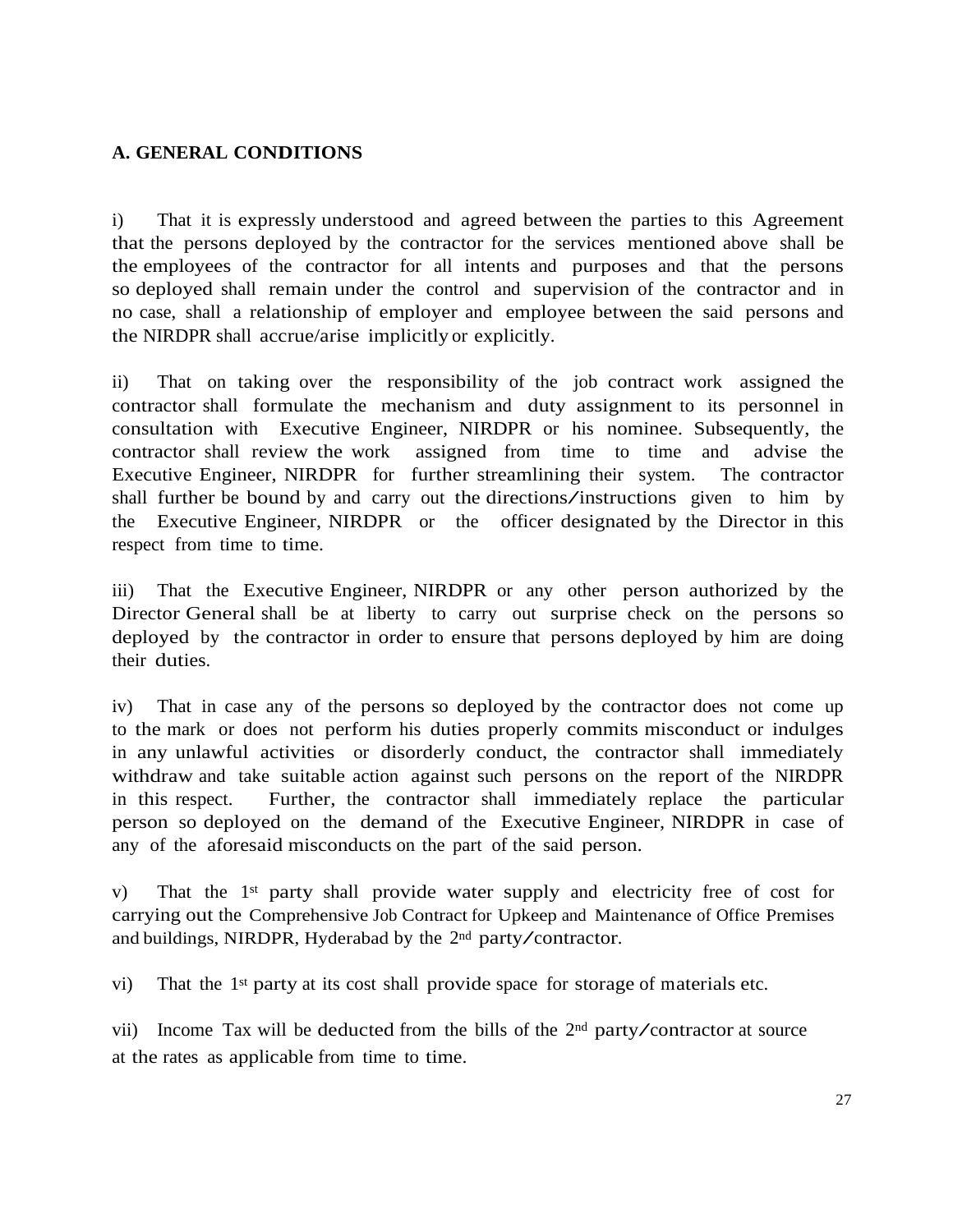# **B. CONTRACTOR'S OBLIGATIONS**

i) That the contractor shall carefully and diligently perform the work assigned to him as

mentioned in Annexure 'A' and as deemed fit by him in consultation with the Executive Engineer, NIRDPR.

ii) That for performing the assigned work (scope of work detailed at Annexure A), the contractor shall deploy medically and physically fit persons. The contractor shall ensure that the persons are punctual and disciplined and remain vigilant in performance of their duty/ providing their sanitation services.

iii) That the contractor shall submit details of the names, parentage, residential address, age, etc. of the persons deployed by him in the premises of NIRDPR for the purpose of proper identification of the employees of the contractor deployed for the work points. Contract or shall issue identity cards bearing their photographs/Identification, etc, and such employees shall display their identity cards at the time of duty.

iv) That the contractor shall be liable for payment of wages and all other dues to his employees which they are entitled to receive under the various applicable labour laws and other statutory provisions, on or before  $5<sup>th</sup>$  day of the each month.

v) That the contractor shall at his own cost, if required, take necessary insurance cover in respect of the aforesaid services rendered to NIRDPR and shall comply with the statutory provisions of Contract Labour (Regulation & Abolition Act, 1970,) Employees State Insurance Act, Workman's Compensation Act, 1923, Payment of Wages Act, 1936, the Employees Provident Fund (and Miscellaneous Provisions) Act, 1952, Payment of Bonus Act, 1965, The Minimum Wages Act, 1948, Employer's Liability Act, 1938, Employment of Children Act, 1938 Maternity benefit Act and/or any other Rules/regulations and/or statutes that may be applicable to them.

vi) That the contractor shall be solely responsible for any violation of provisions of the labour laws or any other statutory provisions and shall further keep the NIRDPR indemnified from all acts of omissions, fault, breaches and/or any claim, demand, loss, injury and expense arising out from the non-compliance of the and expense arising out from the non-compliance of the aforesaid statutory provisions. Contractor failure to fulfill any of the obligations hereunder and/or under the said Acts, rules/regulations and/or any bye-laws or rules framed under or any of these, the NIRDPR shall be entitled to recover any of such losses or expenses, which it may have to suffer or incur on account of such claims, demands, loss or injury from the contractor's monthly payments.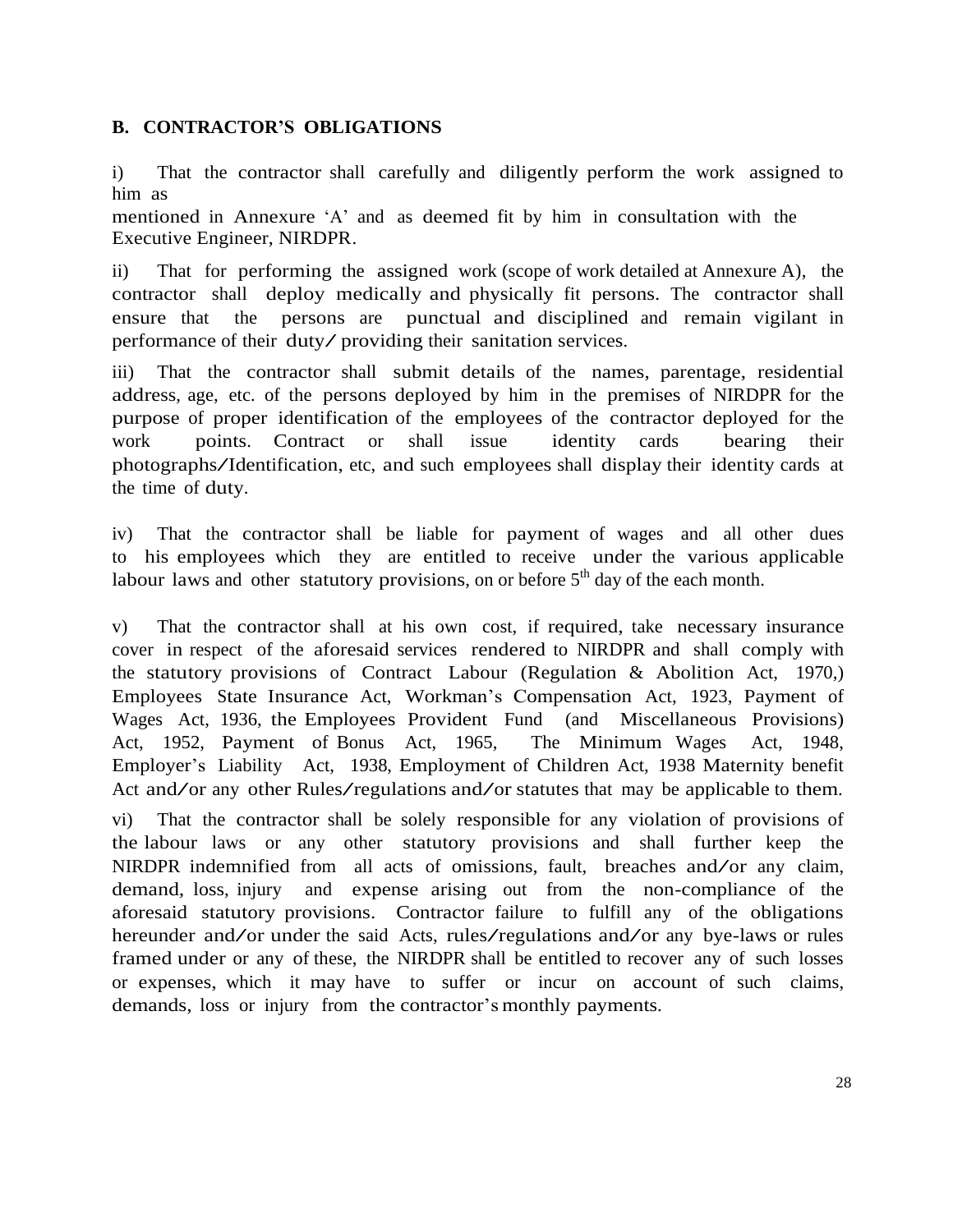vii) The contractor shall take all reasonable precautions to prevent any unlawful riots or disorderly conduct or acts of his employees so deployed and ensure preservation of peace and protection of persons and property of NIRDPR.

viii) That the contractor shall deploy his persons in such a way that they get weekly rest. The working hours/leave for which the work is taken from them, do not violate relevant provisions of Shops and Establishments Act. The contractor shall in all dealings with the persons in his employment have due regard to all recognized festivals, days of rest and religious or other customs. In the event of the contractor committing a default or breach of any of the provisions of the Labour Laws including the provisions of Contract Labour (Regulation Abolition Act, 1970) as amended from time to time of furnishing any information, or submitting or in filing any statement under the provisions of the said regulations and rules which is materially incorrect, he shall, without prejudice to any other liability, reimburse to the Director General, NIRDPR a sum as may be claimed by NIRDPR.

ix) It shall be the duty of the contractor to remove all the persons, deployed by him, on termination of the contract, or any ground whatsoever, and ensure that no person creates disruption/hindrance/problem of any nature in NIRDPR, Hyderabad.

x) The security deposit so collected shall be liable to be forfeited or appropriated in the event of unsatisfactory performance of the contractor and/or loss/damage, if any, sustained by the Institute on account of the failure or negligence of the workers deployed by him or in the event of breach of the agreement by the contractor.

xi) The security deposit will be refunded to the contractor within one month of the expiry of the contract only on the satisfactory performance of the contract, and clearance of all statutory obligations on this part.

xii) That the contractor shall keep the NIRDPR indemnified against all claims whatsoever in respect of the employees deployed by the contractor. In case any employee of the contractor so deployed enters in dispute of any nature whatsoever, it will be the primary responsibility of the contractor to contest the same. In case NIRDPR is made party and is supposed to contest the case, the NIRDPR will be reimbursed for the actual expenses incurred towards Counsel fee and other expenses which shall be paid in advance by the contractor to NIRDPR on demand. Further, the contractor shall ensure that no financial or any other liability comes on NIRDPR in this respect of any nature whatsoever and shall keep NIRDPR indemnified in this respect.

xiii) The contractor shall further keep the NIRDPR indemnified against any loss to the NIRDPR property and assets. The NIRDPR shall have further right to adjust and/or deduct any of the amounts as aforesaid from the payments due to the contractor under this contract.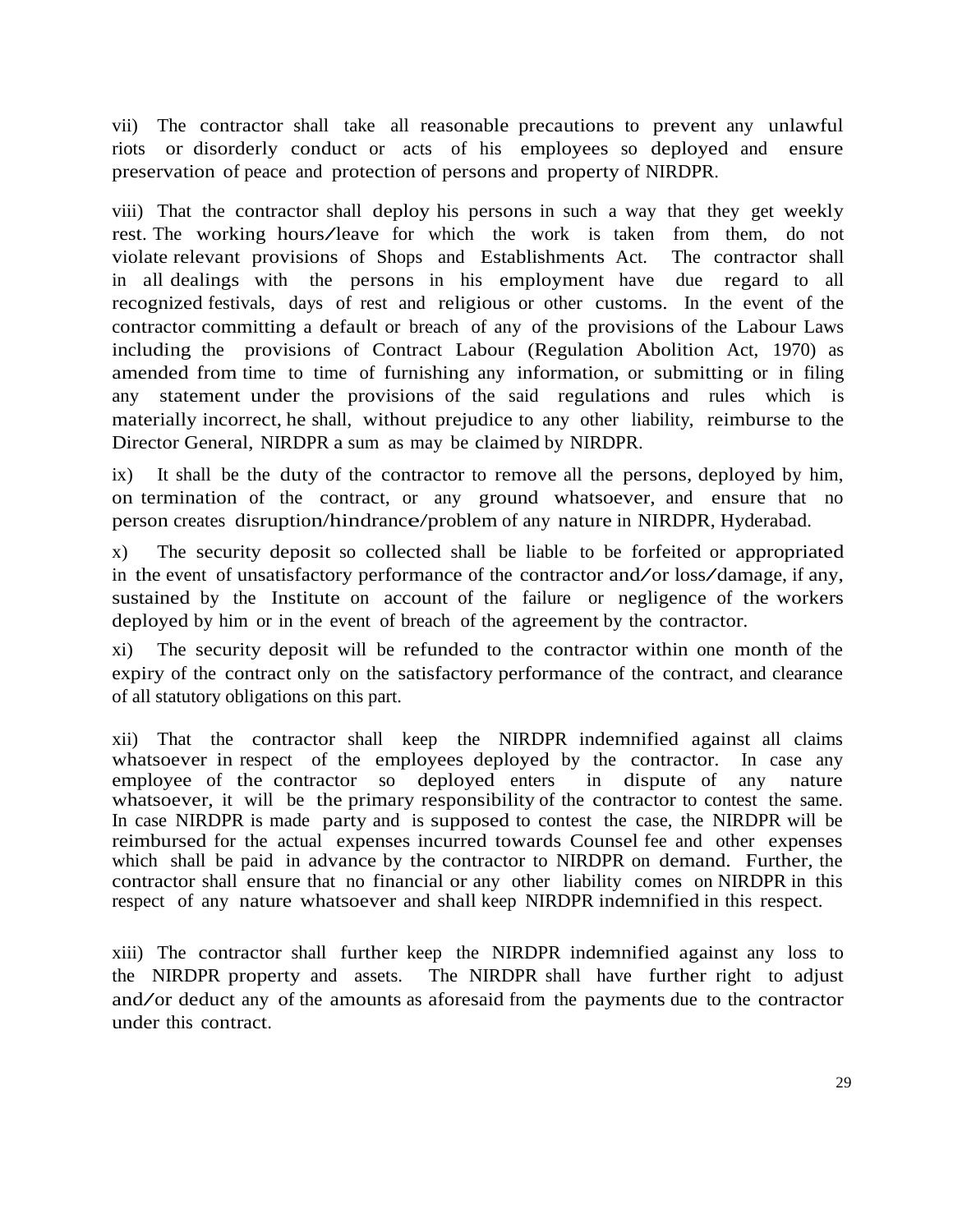# **C. NIRDPR'S OBLIGATIONS**

i) That in consideration of the services rendered by the contractor as stated above, he shall be paid all inclusive lump sum of Rs. On monthly basis within 5 working days from the date of receipt of Bills (**complete in all respect & without any discrepancies**) raised by the contractor and duly certified by the officer designated by Institute in this regard.

ii) That the aforesaid lump sum amount has been agreed to be paid by NIRDPR to the contractor.

# **D. PENALTIES/LIABILITIES**

i) That the contractor shall be responsible for faithful compliance of the terms and conditions of this agreement. In the event of any breach of the agreement, the same may be terminated and the security deposit will be forfeited and further the work may be got done from another agency at their risk and cost.

ii) That if the contractor violates any of the terms and conditions of this agreement or commits any fault or his services are not to the entire satisfaction of officer authorized by the Director General, NIRDPR in this behalf, a penalty leading to a deduction up to maximum 10% of the total amount of bill for a particular month or higher value as decided by the Institute, whichever is more, will be imposed.

# **E. COMMENCEMENT AND TERMINATION**

i) That this agreement shall come into force w.e.f. and shall remain in force for a period of one year. This agreement may be extended for a further period of one year on such terms and conditions as are mutually agreed upon.

ii) That this agreement may be terminated on any of the following

contingencies:- a) On the expiry of the contract period as state above.

b) By giving one month's notice by NIRDPR on account of:

i) for committing breach by the contractor of any of the terms and conditions of this agreement.

ii) on assigning the contract or any part thereof to any sub-contractor by the contractor without written permission of the Institute.

c) On contractor being declared insolvent by competent Court of Law.

iii) During the notice period for termination of the contract, in the situation contemplated above, the contractor shall keep on discharging his duties as before till the expiry of notice period.